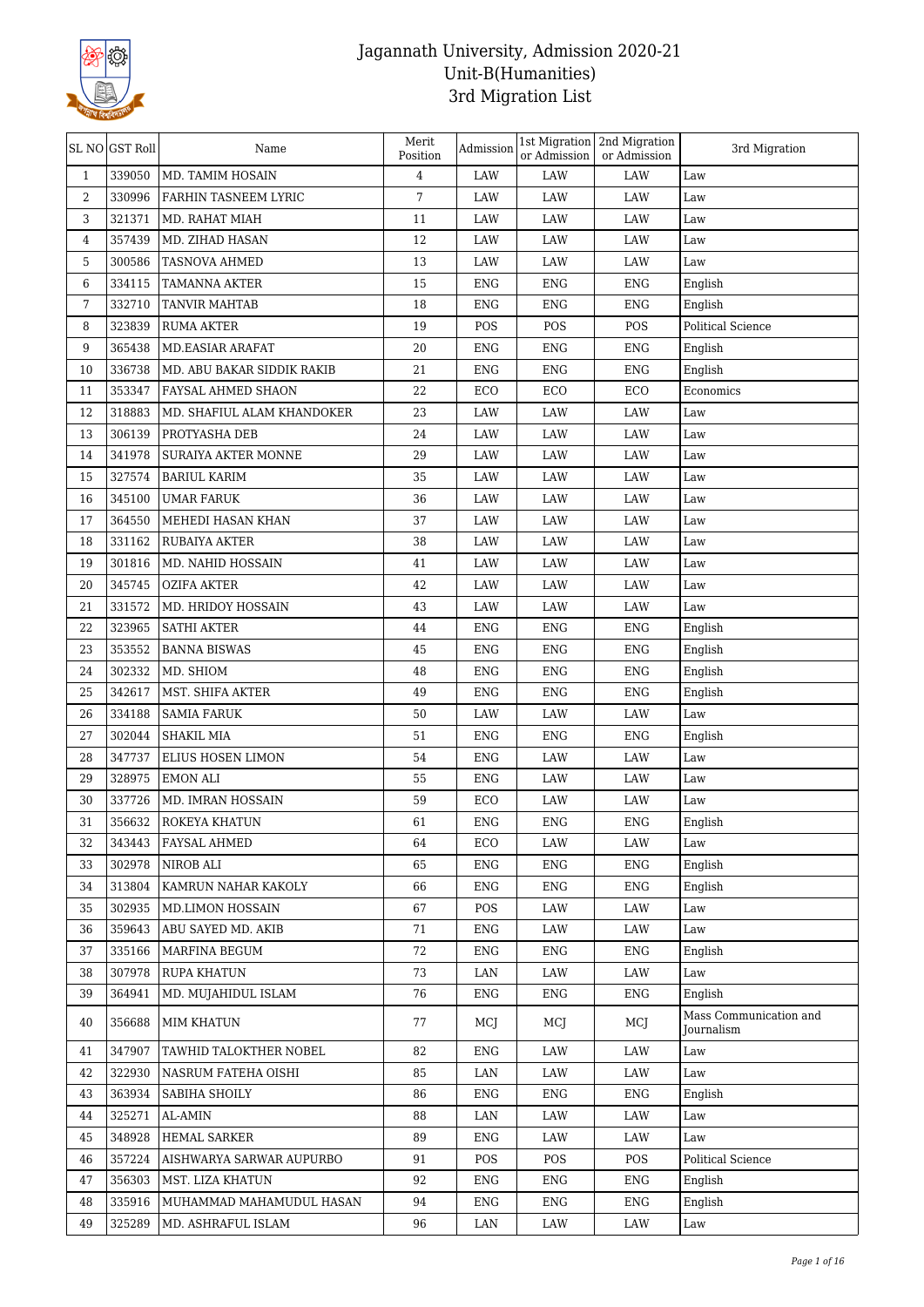

| 50  | 360882 | <b>MST. TASMIA AKTER NORY</b> | 97  | POS        | POS        | POS        | <b>Political Science</b> |
|-----|--------|-------------------------------|-----|------------|------------|------------|--------------------------|
| 51  | 346812 | <b>JUI AKTER</b>              | 98  | <b>ENG</b> | LAW        | LAW        | Law                      |
| 52  | 326952 | ARJUMA KHATUN                 | 99  | LAN        | LAW        | LAW        | Law                      |
| 53  | 300292 | <b>SADIA KARIM MITU</b>       | 101 | ECO        | ECO        | ECO        | Economics                |
| 54  | 322698 | MD. TAUHID SARKER TANJIL      | 102 | LAN        | LAN        | LAN        | Land Management and Law  |
| 55  | 340535 | ERTIZA ARAFAT RAFID           | 103 | LAN        | LAN        | LAN        | Land Management and Law  |
| 56  | 360776 | SAHZAHAN KHAN                 | 105 | LAN        | LAN        | LAN        | Land Management and Law  |
| 57  | 331511 | <b>ABU NAYEEM</b>             | 106 | ECO        | ECO        | ECO        | Economics                |
| 58  | 318208 | MD. WAKE BUL HAQUE            | 107 | LAN        | LAN        | LAN        | Land Management and Law  |
| 59  | 350695 | MOSAMMAT SUMAYA AKTER         | 109 | LAN        | LAN        | LAN        | Land Management and Law  |
| 60  | 325077 | MD. MUJTAHID HASSAN RAFI      | 113 | LAN        | LAN        | LAN        | Land Management and Law  |
| 61  | 351738 | <b>SAJEDUL KARIM</b>          | 114 | LAN        | LAN        | LAN        | Land Management and Law  |
| 62  | 346222 | APARUPA SAHA                  | 115 | LAN        | LAN        | LAN        | Land Management and Law  |
| 63  | 357704 | MD. NAIM BABU                 | 123 | POS        | <b>ENG</b> | <b>ENG</b> | English                  |
| 64  | 303005 | MD. RIDOY HOSSAIN             | 124 | LAN        | LAN        | LAN        | Land Management and Law  |
| 65  | 320527 | NASIMA AKTER MIM              | 125 | LAN        | LAN        | LAN        | Land Management and Law  |
| 66  | 319664 | SHOHEL RANA                   | 130 | LAN        | LAN        | LAN        | Land Management and Law  |
| 67  | 309602 | MD. SHOHAEB HASAN             | 132 | POS        | <b>ENG</b> | <b>ENG</b> | English                  |
| 68  | 333902 | LAJULY ISLAM                  | 133 | ECO        | ECO        | ECO        | Economics                |
| 69  | 334437 | ISRAT JAHAN JOTHI             | 135 | LAN        | LAN        | LAN        | Land Management and Law  |
| 70  | 300944 | <b>SUNZIDA AKTER</b>          | 136 | LAN        | LAN        | LAN        | Land Management and Law  |
| 71  | 357922 | MD. SHAKURUL ISLAM RONI       | 137 | <b>BAN</b> | <b>ENG</b> | <b>ENG</b> | English                  |
| 72  | 320336 | MST. AFIATUN NAZIRA           | 138 | ECO        | ECO        | ECO        | Economics                |
| 73  | 308875 | MD. SHEMUL MORAL              | 139 | ECO        | ECO        | ECO        | Economics                |
| 74  | 327529 | <b>ANOWAR HOSEN</b>           | 142 | POS        | <b>ENG</b> | <b>ENG</b> | English                  |
| 75  | 357958 | <b>ESHATUR RODIA</b>          | 144 | ECO        | <b>ENG</b> | <b>ENG</b> | English                  |
| 76  | 331534 | MD ABDULLAH AL NOMAN          | 145 | LAN        | LAN        | LAN        | Land Management and Law  |
| 77  | 325178 | MD. SOUROV                    | 147 | PAd        | <b>ENG</b> | <b>ENG</b> | English                  |
| 78  | 338209 | <b>SHAMIM</b>                 | 148 | LAN        | LAN        | LAN        | Land Management and Law  |
| 79  | 338452 | MD. NAZIM UDDIN               | 149 | POS        | POS        | POS        | <b>Political Science</b> |
| 80  | 350866 | BIJOYA MOJUMDER               | 151 | LAN        | LAN        | LAN        | Land Management and Law  |
| 81  | 336059 | MAHMUD HASAN                  | 154 | ECO        | ECO        | ECO        | Economics                |
| 82  | 355982 | <b>ROZA ROWNOK</b>            | 155 | POS        | ENG        | <b>ENG</b> | English                  |
| 83  | 334097 | MOURI HAQUE DOLA              | 156 | <b>BAN</b> | <b>ENG</b> | <b>ENG</b> | English                  |
| 84  | 347679 | MD. SADEKUR RAHMAN            | 158 | ECO        | ECO        | ECO        | Economics                |
| 85  | 303127 | MD. ABDULLAH                  | 159 | ECO        | ECO        | ECO        | Economics                |
| 86  | 315562 | MD. NAHID HASAN               | 160 | LAN        | LAN        | LAN        | Land Management and Law  |
| 87  | 347508 | MD. ARIFUL ISLAM              | 161 | LAN        | ENG        | <b>ENG</b> | English                  |
| 88  | 331480 | HAMEEM SHARMIN                | 163 | ECO        | ECO        | ECO        | Economics                |
| 89  | 346118 | MARJIA JINAT                  | 165 | LAN        | ENG        | <b>ENG</b> | English                  |
| 90  | 352774 | TOHURA ANJUM                  | 168 | <b>SOC</b> | LAN        | LAN        | Land Management and Law  |
| 91  | 352118 | <b>ASIFUL ISLAM</b>           | 171 | ECO        | LAN        | LAN        | Land Management and Law  |
| 92  | 325912 | FARHANA JESMINE               | 172 | ECO        | ECO        | ECO        | Economics                |
| 93  | 331332 | KH.SADIA SULTANA              | 173 | ECO        | LAN        | LAN        | Land Management and Law  |
| 94  | 334059 | AYESHA SEDDIKA                | 174 | POS        | POS        | POS        | Political Science        |
| 95  | 324819 | <b>JAKARIA RAHMAN</b>         | 175 | ECO        | ECO        | ECO        | Economics                |
| 96  | 301780 | MST. RUMA KHATUN              | 182 | <b>SOC</b> | ENG        | <b>ENG</b> | English                  |
| 97  | 334007 | FARIA AFZAL EVA               | 183 | MCJ        | ECO        | ECO        | Economics                |
| 98  | 337755 | NISHAD HASAN                  | 185 | POS        | ECO        | ECO        | Economics                |
| 99  | 331598 | SHAKIB AL HASAN               | 187 | <b>BAN</b> | LAN        | LAN        | Land Management and Law  |
|     | 300402 | FATIMA KHATUN                 |     |            |            | <b>ENG</b> |                          |
| 100 |        |                               | 188 | BAN        | ENG        |            | English                  |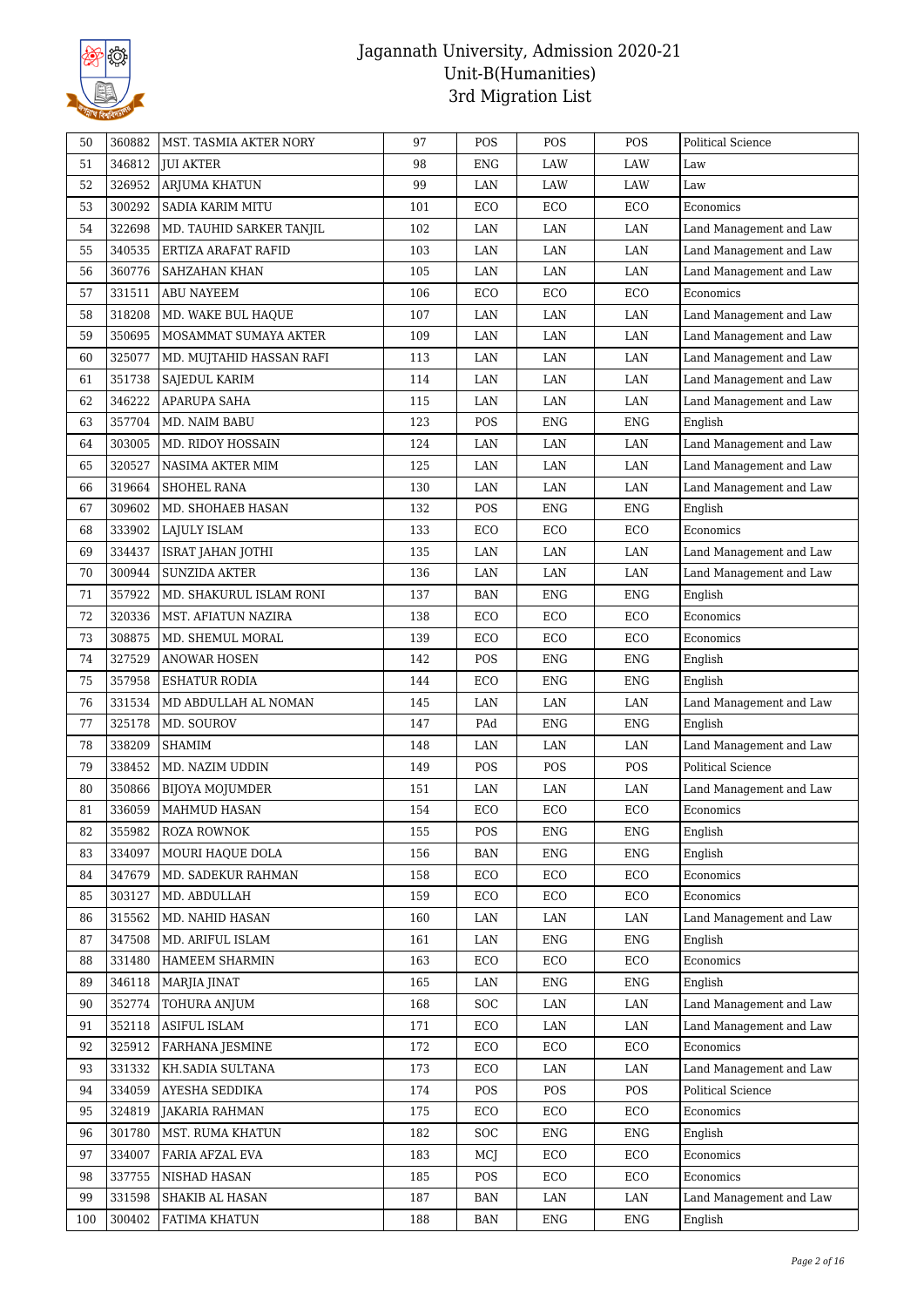

| 101 | 360567 | <b>MD. LEON SARKAR</b>    | 191 | SOC                     | <b>ENG</b>  | <b>ENG</b> | English                              |
|-----|--------|---------------------------|-----|-------------------------|-------------|------------|--------------------------------------|
| 102 | 313933 | MAHIMUNA AKTER MOONMOON   | 192 | POS                     | POS         | POS        | Political Science                    |
| 103 | 362401 | MD. SHAKIL                | 195 | POS                     | <b>ENG</b>  | <b>ENG</b> | English                              |
| 104 | 357762 | HABIB MOHAMAD FARUK AZAM  | 201 | PAd                     | LAN         | LAN        | Land Management and Law              |
| 105 | 361044 | MD. PORAN MONDOL          | 204 | POS                     | <b>ENG</b>  | <b>ENG</b> | English                              |
| 106 | 350893 | MD. TAFHIMUR RAHMAN KHAN  | 206 | PAd                     | LAN         | LAN        | Land Management and Law              |
| 107 | 334026 | FARIDA SULTANA PREITY     | 208 | PAd                     | <b>ENG</b>  | <b>ENG</b> | English                              |
| 108 | 317588 | MD. JAHID HOSEN           | 210 | POS                     | POS         | POS        | <b>Political Science</b>             |
| 109 | 323961 | ESRAT JAHAN ESA           | 211 | PAd                     | ENG         | <b>ENG</b> | English                              |
| 110 | 346339 | RUMA AKTER SATHI          | 216 | BAN                     | <b>ENG</b>  | <b>ENG</b> | English                              |
| 111 | 337826 | <b>SAMY SADMAN SAKIB</b>  | 217 | PAd                     | LAN         | LAN        | Land Management and Law              |
| 112 | 314809 | <b>ALIHIS SAWN</b>        | 219 | $\mathop{\mathrm{PAd}}$ | LAN         | LAN        | Land Management and Law              |
| 113 | 314701 | <b>JAKIA FARZANA RIVA</b> | 221 | POS                     | <b>ENG</b>  | <b>ENG</b> | English                              |
| 114 | 343829 | <b>BIDDUT SARKER</b>      | 223 | PAd                     | ${\rm ENG}$ | <b>ENG</b> | English                              |
| 115 | 340219 | MD. IBRAHIM               | 225 | POS                     | <b>ENG</b>  | <b>ENG</b> | English                              |
| 116 | 341811 | <b>SAYMA YEAN</b>         | 228 | MCI                     | MCI         | MCJ        | Mass Communication and<br>Journalism |
| 117 | 352688 | RUMANA JAMAL              | 232 | POS                     | <b>ENG</b>  | <b>ENG</b> | English                              |
| 118 | 333938 | <b>SADIA AKTER</b>        | 233 | MCJ                     | MCJ         | MCJ        | Mass Communication and<br>Journalism |
| 119 | 365103 | MD. SABBIR HOSSEN         | 238 | PAd                     | LAN         | LAN        | English                              |
| 120 | 315492 | MD. MASUM ALI             | 240 | POS                     | POS         | POS        | <b>Political Science</b>             |
| 121 | 331237 | <b>LISA IMRAN</b>         | 241 | <b>BAN</b>              | ECO         | ECO        | Economics                            |
| 122 | 336168 | MD. BURHAN UDDIN          | 242 | POS                     | POS         | POS        | <b>Political Science</b>             |
| 123 | 333002 | MOHAMMED NAZIM UDDIN      | 243 | IER                     | ECO         | ECO        | Economics                            |
| 124 | 316386 | MD. HELAL UDDIN           | 251 | <b>BAN</b>              | ECO         | ECO        | Economics                            |
| 125 | 343185 | MD SAJIB                  | 253 | PAd                     | ECO         | ECO        | Economics                            |
| 126 | 347622 | MD. SAKIB HOSAN           | 254 | POS                     | LAN         | LAN        | Land Management and Law              |
| 127 | 309913 | MD. ABU TAHER             | 255 | PAd                     | ECO         | ECO        | Economics                            |
| 128 | 317577 | <b>FERDUS ALOM</b>        | 256 | POS                     | ECO         | ECO        | Economics                            |
| 129 | 363067 | MD. MEHEDI HASAN          | 258 | PAd                     | ECO         | ECO        | Economics                            |
| 130 | 338776 | MAHOFUJ HOSSAIN           | 259 | <b>BAN</b>              | <b>BAN</b>  | <b>BAN</b> | Bangla                               |
| 131 | 347762 | MD. SOLAIMAN RAFE         | 260 | PAd                     | LAN         | LAN        | Land Management and Law              |
| 132 | 352279 | MD. MAFIJUL ALAM          | 261 | PAd                     | ECO         | ECO        | Economics                            |
| 133 | 324657 | MOSTAFA HAIDER RAFID      | 264 | POS                     | ECO         | ECO        | Economics                            |
| 134 | 361470 | MD. RASEL MIA             | 271 | SOC                     | LAN         | LAN        | Land Management and Law              |
| 135 | 335422 | <b>SUMAIYA PARVIN</b>     | 273 | POS                     | ECO         | ECO        | Economics                            |
| 136 | 310338 | TAUHID HASSAN             | 278 | IER                     | ECO         | ECO        | Economics                            |
| 137 | 302640 | <b>RAJU AHMED</b>         | 284 | SOC                     | ECO         | ECO        | Economics                            |
| 138 | 332027 | <b>IBNUL YASIN</b>        | 286 | SOC                     | ECO         | ECO        | Economics                            |
| 139 | 324051 | <b>BARNA AKTER</b>        | 288 | BAN                     | ECO         | ECO        | Economics                            |
| 140 | 353058 | MOHSINA AFROZ             | 289 | SW                      | LAN         | LAN        | Land Management and Law              |
| 141 | 361409 | MD. TORIKUL ISLAM         | 292 | BAN                     | LAN         | LAN        | Land Management and Law              |
| 142 | 311027 | MORIOM ISLAM TINNI        | 294 | <b>BAN</b>              | <b>BAN</b>  | <b>BAN</b> | Bangla                               |
| 143 | 326126 | MOST. MARUFA KHATUN       | 301 | SOC                     | LAN         | LAN        | Land Management and Law              |
| 144 | 341486 | SAYED MD. SHAKIB          | 302 | IER                     | LAN         | LAN        | Land Management and Law              |
| 145 | 342764 | <b>OMAR FARUK</b>         | 303 | MCJ                     | LAN         | LAN        | Land Management and Law              |
| 146 | 358126 | MST. NISHAT TASMIN NISHE  | 305 | BAN                     | LAN         | $\rm LAN$  | Land Management and Law              |
| 147 | 303067 | MD.PERVES HOSSEIN         | 306 | BAN                     | BAN         | BAN        | Bangla                               |
| 148 | 347152 | <b>NAZMUS SAKIB</b>       | 311 | MCJ                     | LAN         | LAN        | Land Management and Law              |
| 149 | 335647 | MEHEDI HASAN              | 313 | SOC                     | LAN         | LAN        | Land Management and Law              |
| 150 | 308720 | SADIA SULTANA             | 315 | IS                      | ECO         | ECO        | Economics                            |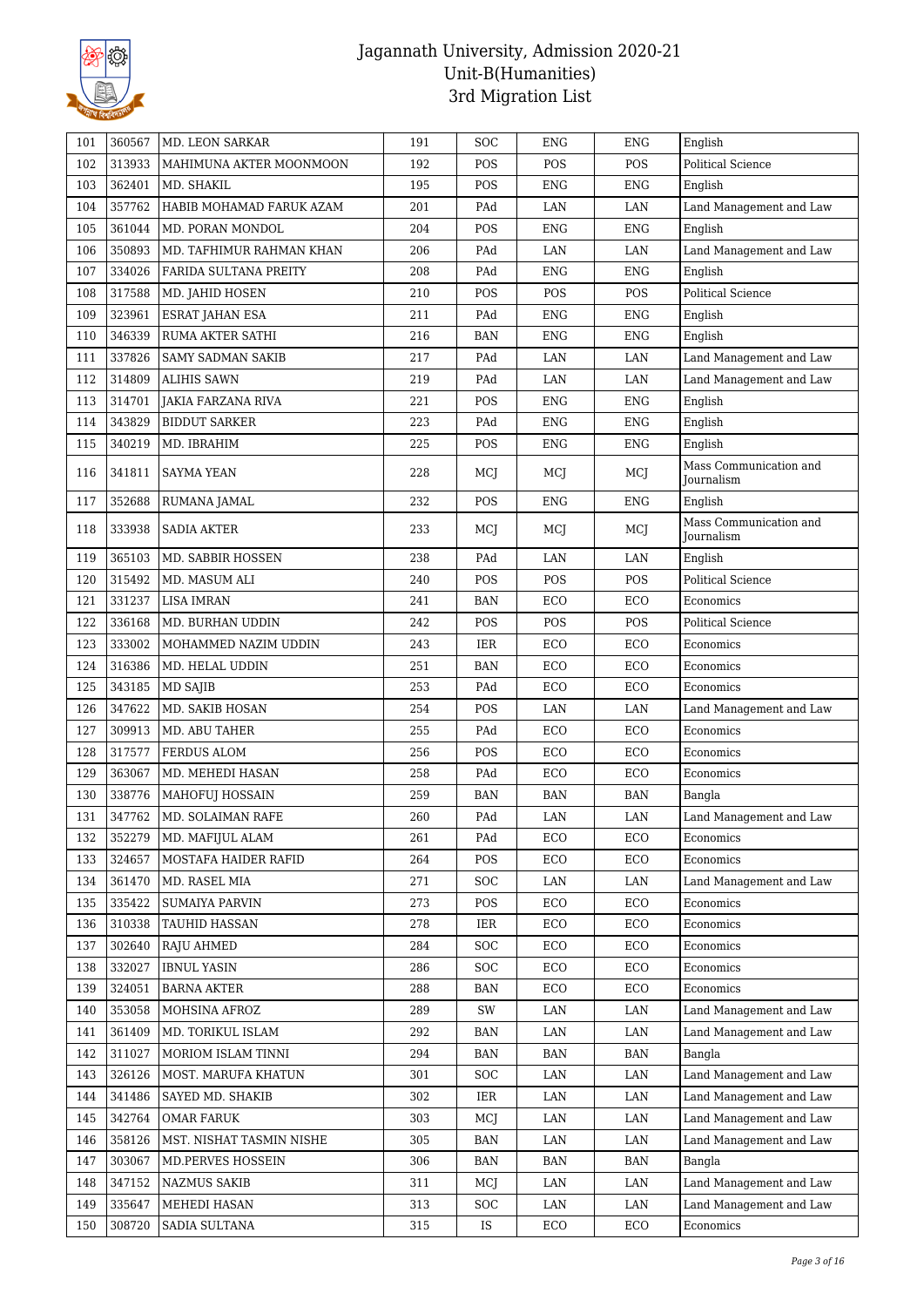

| 151 | 358089 | TANUSHREE MUKHERJEE          | 316 | PHI        | PAd        | PAd        | Public Administration                       |
|-----|--------|------------------------------|-----|------------|------------|------------|---------------------------------------------|
| 152 | 362160 | RAMIZ MOLLA                  | 317 | BAN        | PAd        | PAd        | Public Administration                       |
| 153 | 336648 | <b>MUNZILA AKTER</b>         | 319 | BAN        | POS        | POS        | Political Science                           |
| 154 | 354737 | MD. NAYAN MOLLA              | 320 | <b>SOC</b> | LAN        | LAN        | Land Management and Law                     |
| 155 | 354136 | ABDULLAH AL JUBAIR           | 321 | <b>SOC</b> | POS        | POS        | <b>Political Science</b>                    |
| 156 | 366962 | <b>RAKIBUL HASAN</b>         | 322 | <b>BAN</b> | LAN        | LAN        | Land Management and Law                     |
| 157 | 315076 | MD. RASEL BABU               | 323 | BAN        | <b>BAN</b> | <b>BAN</b> | Bangla                                      |
| 158 | 313172 | MD. SOHAG MIA                | 325 | <b>SOC</b> | ECO        | LAN        | Land Management and Law                     |
| 159 | 336540 | <b>SABRIN SULTANA</b>        | 327 | <b>SOC</b> | <b>SOC</b> | SOC        | Sociology                                   |
| 160 | 366556 | <b>ASHA MONI</b>             | 328 | <b>SOC</b> | PAd        | PAd        | Land Management and Law                     |
| 161 | 330320 | FORHAD ALI                   | 329 | MCJ        | ECO        | ECO        | Economics                                   |
| 162 | 321226 | MD. NAYEM HOSSAIN            | 332 | <b>BAN</b> | <b>BAN</b> | <b>BAN</b> | Bangla                                      |
| 163 | 317950 | B. M. MAHMUD AL FAHAD HRIDOY | 333 | MCJ        | ECO        | ECO        | Economics                                   |
| 164 | 313735 | MST. MASUMA AKTER            | 334 | <b>SOC</b> | <b>SOC</b> | <b>SOC</b> | Sociology                                   |
| 165 | 334789 | MAHFUZA AKTER MUKTI          | 335 | <b>SOC</b> | ECO        | ECO        | Economics                                   |
| 166 | 343162 | MD. EKRAM HOSSAIN            | 337 | MCJ        | ECO        | ECO        | Economics                                   |
| 167 | 318819 | MD. SHAHIN MIA               | 338 | <b>SOC</b> | ECO        | ECO        | Economics                                   |
| 168 | 338691 | SANJIDUR RAHMAN              | 340 | BAN        | <b>BAN</b> | <b>BAN</b> | Bangla                                      |
| 169 | 346237 | <b>SAMIA AKTHER</b>          | 341 | <b>SOC</b> | POS        | ECO        | Economics                                   |
| 170 | 334928 | NAJMA KHANAM                 | 343 | SW         | SW         | SW         | Social Work                                 |
| 171 | 345066 | MD. RAKIBUL HASAN            | 344 | BAN        | POS        | POS        | <b>Political Science</b>                    |
| 172 | 313324 | MOST. WAKIMU SIDDIKA         | 346 | IER        | IER        | IER        | Institute of Education and<br>Research(IER) |
| 173 | 308623 | B. M. MAHMUDUL HASAN MILON   | 347 | <b>SOC</b> | POS        | POS        | <b>Political Science</b>                    |
| 174 | 366433 | TAUHIDA OMAR                 | 349 | <b>SOC</b> | PAd        | PAd        | Public Administration                       |
| 175 | 345927 | PUJA RANI SAHA               | 350 | MCJ        | PAd        | PAd        | Public Administration                       |
| 176 | 312133 | <b>ANAS MOLLAH</b>           | 351 | HIS        | POS        | POS        | Political Science                           |
| 177 | 300849 | MST. SHEULY KHATUN           | 352 | <b>BAN</b> | <b>BAN</b> | <b>BAN</b> | Bangla                                      |
| 178 | 344886 | <b>NAZIM UDDIN</b>           | 354 | <b>BAN</b> | <b>BAN</b> | <b>BAN</b> | Bangla                                      |
| 179 | 300692 | MST. TANIA AKTER             | 355 | MCJ        | POS        | POS        | <b>Political Science</b>                    |
| 180 | 334191 | <b>FARZANA RAHMAN</b>        | 356 | ANT        | PAd        | PAd        | Public Administration                       |
| 181 | 357803 | MD. SHAKIBUL HASAN SUBHA     | 359 | <b>SOC</b> | POS        | POS        | <b>Political Science</b>                    |
| 182 | 324919 | SHOFIKUL ISLAM               | 361 | SOC        | PAd        | PAd        | Public Administration                       |
| 183 | 303362 | MEHEDI HASAN                 | 363 | BAN        | BAN        | <b>BAN</b> | Bangla                                      |
| 184 | 305774 | SANZIDUR RAHMAN              | 366 | IHC        | POS        | POS        | Political Science                           |
| 185 | 365597 | MD. SHAMEEM HASAN            | 368 | <b>IHC</b> | <b>POS</b> | POS        | <b>Political Science</b>                    |
| 186 | 339877 | MD. ARAFAT                   | 369 | MCJ        | MCJ        | MCJ        | Mass Communication and<br><b>Journalism</b> |
| 187 | 337503 | MD. SAKILE                   | 370 | MCI        | PAd        | PAd        | Public Administration                       |
| 188 | 326660 | PRIYA MONDOL                 | 371 | SOC        | POS        | POS        | Political Science                           |
| 189 | 333911 | AMENA AKTHER MOU             | 373 | SW         | SW         | SW         | Social Work                                 |
| 190 | 324667 | RAYHAN CHOWDHURY             | 374 | SOC        | <b>SOC</b> | SOC        | Sociology                                   |
| 191 | 301868 | SHAKIBUR RAHMAN SHOUROV      | 377 | <b>SOC</b> | POS        | POS        | <b>Political Science</b>                    |
| 192 | 343553 | NAJMUS SAHADAT               | 379 | MCJ        | MCJ        | MCJ        | Mass Communication and<br>Journalism        |
| 193 | 303626 | <b>NAIMUR HASSAN</b>         | 384 | BAN        | <b>POS</b> | POS        | Political Science                           |
| 194 | 322469 | MD. SAGOR ISLAM              | 385 | <b>SOC</b> | PAd        | PAd        | Public Administration                       |
| 195 | 303312 | PROJUKTI VASKOR              | 387 | MCJ        | MCJ        | MCJ        | Mass Communication and<br>Journalism        |
| 196 | 357952 | <b>JARIN TASNIM</b>          | 389 | <b>SOC</b> | <b>SOC</b> | <b>SOC</b> | Sociology                                   |
| 197 | 348146 | <b>SRIJON PAUL</b>           | 390 | SW         | PAd        | PAd        | Public Administration                       |
| 198 | 331583 | ABDUL HASIM                  | 393 | SOC        | POS        | POS        | Political Science                           |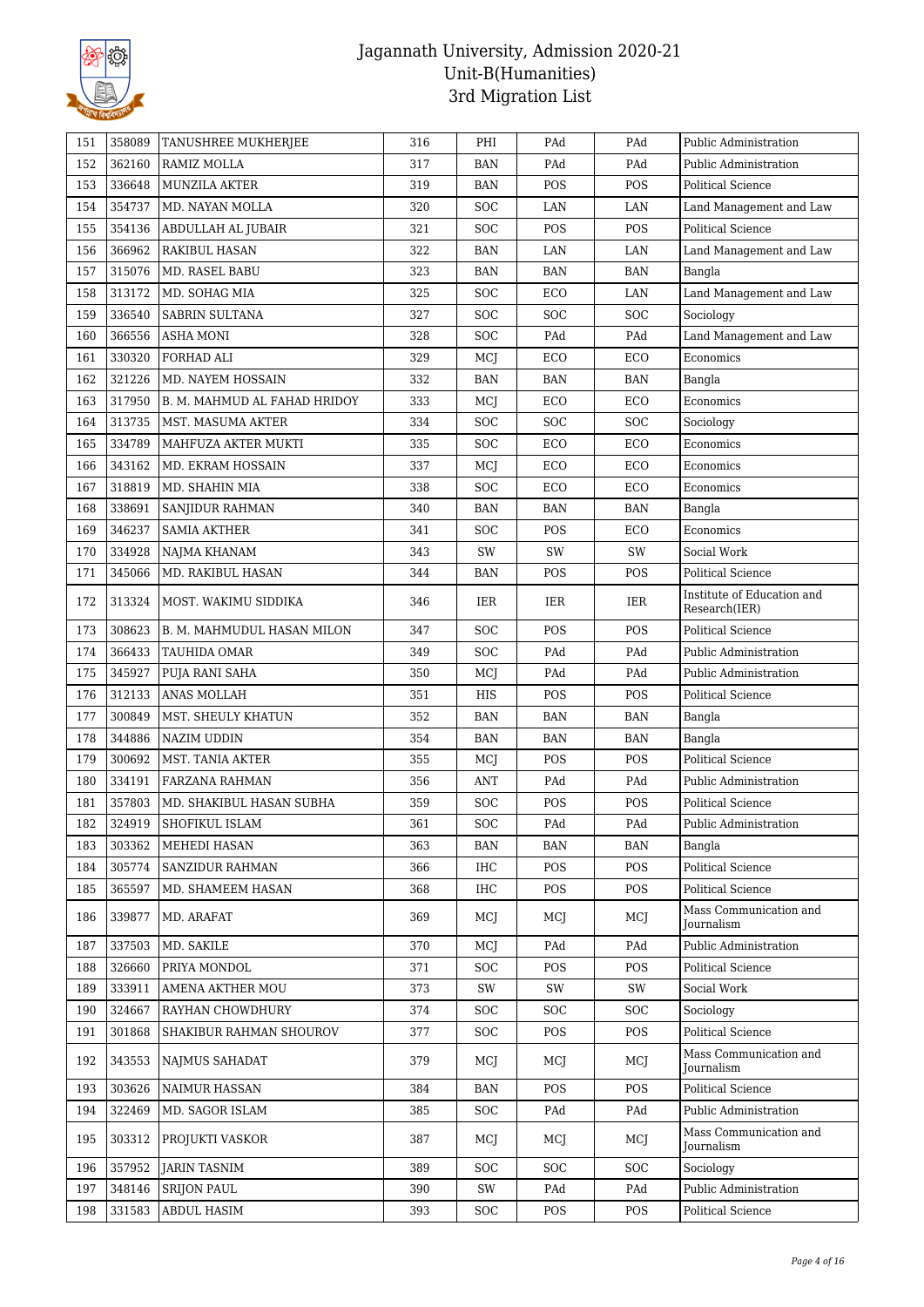

| 199 | 303484 | MD. HASAN ISLAM                | 397 | MCI           | MCI        | MCJ        | Mass Communication and<br>Journalism        |
|-----|--------|--------------------------------|-----|---------------|------------|------------|---------------------------------------------|
| 200 | 332763 | MOHAMMAD RAKIBUL HASNAT        | 400 | <b>SOC</b>    | SOC        | <b>SOC</b> | Sociology                                   |
| 201 | 303333 | ABDULLAH AL MAMUN              | 403 | <b>BAN</b>    | PAd        | PAd        | Public Administration                       |
| 202 | 300506 | <b>SUMONA RAHMAN</b>           | 404 | IS            | PAd        | PAd        | Public Administration                       |
| 203 | 343991 | MD. SAYED                      | 405 | <b>BAN</b>    | POS        | POS        | <b>Political Science</b>                    |
| 204 | 327478 | <b>WAFA SARTAJ</b>             | 406 | HIS           | POS        | POS        | <b>Political Science</b>                    |
| 205 | 320366 | <b>SHARMIN KHATUN</b>          | 407 | <b>SOC</b>    | POS        | POS        | <b>Political Science</b>                    |
| 206 | 302251 | MD. SHAHARIER EMON             | 408 | <b>BAN</b>    | PAd        | PAd        | Public Administration                       |
| 207 | 300051 | <b>FAUZIA FARIA</b>            | 409 | BAN           | PAd        | PAd        | Public Administration                       |
| 208 | 333944 | <b>JANNATUL FERDOUS SUMAYA</b> | 410 | IER           | IER        | IER        | Institute of Education and<br>Research(IER) |
| 209 | 353695 | MD. ABU JAHID                  | 412 | <b>SOC</b>    | SOC        | <b>SOC</b> | Sociology                                   |
| 210 | 327683 | MD. BYAZED HASAN               | 413 | <b>BAN</b>    | <b>BAN</b> | <b>BAN</b> | Bangla                                      |
| 211 | 365144 | <b>SERABON ISLAM RAHAT</b>     | 414 | <b>BAN</b>    | <b>BAN</b> | <b>BAN</b> | Bangla                                      |
| 212 | 303307 | <b>SHANTO KUMAR</b>            | 416 | <b>SOC</b>    | POS        | <b>POS</b> | Political Science                           |
| 213 | 341125 | <b>RIFAT MIA</b>               | 417 | <b>IER</b>    | POS        | POS        | <b>Political Science</b>                    |
| 214 | 318537 | <b>ANWAR HOSSAN</b>            | 418 | <b>SOC</b>    | PAd        | PAd        | Public Administration                       |
| 215 | 321953 | MD. SOHEL RANA                 | 419 | BAN           | POS        | POS        | <b>Political Science</b>                    |
| 216 | 362792 | MD. KAWSER HOSSAIN             | 420 | <b>SOC</b>    | SOC        | <b>SOC</b> | Sociology                                   |
| 217 | 352987 | <b>FARZANA KHATUN</b>          | 421 | <b>SOC</b>    | <b>SOC</b> | SOC        | Sociology                                   |
| 218 | 326517 | MST. JAKIA JANNAT              | 424 | BAN           | <b>BAN</b> | <b>BAN</b> | Bangla                                      |
| 219 | 348247 | KHAIRUL ISLAM                  | 425 | MCJ           | PAd        | PAd        | Public Administration                       |
| 220 | 314602 | MST. GULSHAN AKHTER            | 428 | <b>SOC</b>    | <b>POS</b> | <b>POS</b> | Political Science                           |
| 221 | 331002 | <b>ROKEYA</b>                  | 433 | SW            | POS        | POS        | <b>Political Science</b>                    |
| 222 | 350360 | MD. RIKUB MIA                  | 436 | IER           | PAd        | PAd        | Public Administration                       |
| 223 | 362511 | MD MEHEDI HASAN                | 437 | <b>SOC</b>    | POS        | POS        | <b>Political Science</b>                    |
| 224 | 314556 | MD. HANIF HASAN                | 438 | <b>SOC</b>    | PAd        | PAd        | Public Administration                       |
| 225 | 341168 | <b>RUBEL DAS</b>               | 441 | <b>SOC</b>    | PAd        | PAd        | Public Administration                       |
| 226 | 308415 | <b>SUMAIYA SULTANA</b>         | 442 | IER           | IER        | IER        | Institute of Education and<br>Research(IER) |
| 227 | 316435 | MD. FOJLE RABBI                | 443 | <b>IHC</b>    | <b>BAN</b> | <b>BAN</b> | Bangla                                      |
| 228 | 318511 | <b>TANVIR AHMED</b>            | 446 | HIS           | POS        | POS        | Political Science                           |
| 229 | 309843 | MD. SHAHINUR RAHMAN            | 449 | $\mathrm{SW}$ | POS        | POS        | Political Science                           |
| 230 | 345698 | SHAFAIATUL JINNAT MIM          | 454 | SW            | PAd        | PAd        | Public Administration                       |
| 231 | 363828 | <b>MARUFA AKTER</b>            | 455 | <b>IHC</b>    | POS        | POS        | <b>Political Science</b>                    |
| 232 | 326026 | MST. PAPIYA SULTANA            | 456 | MCJ           | BAN        | BAN        | Bangla                                      |
| 233 | 323743 | SABIKUN NAHAR OISHI            | 457 | IML           | IML        | IML        | Institute of Modern<br>Language(IML)        |
| 234 | 356689 | SHAHIDA ALAM SARKER SEEMTHY    | 458 | SW            | SW         | SW         | Social Work                                 |
| 235 | 345804 | SUMAIYA SULTANA PRITY          | 459 | HIS           | PAd        | PAd        | Public Administration                       |
| 236 | 358210 | MOST. UMMA TASNIM              | 460 | IER           | PAd        | PAd        | Public Administration                       |
| 237 | 335094 | KHADIZA AKTER                  | 461 | HIS           | POS        | POS        | Political Science                           |
| 238 | 331047 | TASNUVA JAHAN MIM              | 463 | IER           | IER        | IER        | Institute of Education and<br>Research(IER) |
| 239 | 318410 | JAMAN MIA                      | 466 | SW            | POS        | POS        | Political Science                           |
| 240 | 362430 | MD.SHAKIL ALAM                 | 467 | MCJ           | POS        | POS        | Political Science                           |
| 241 | 366499 | SHILA AKTER SONITA             | 468 | SW            | PAd        | PAd        | Public Administration                       |
| 242 | 324845 | ALI AHAMMED                    | 469 | MCJ           | PAd        | PAd        | Public Administration                       |
| 243 | 302576 | MD. HASANUZZAMAN HERO          | 470 | SW            | POS        | POS        | Political Science                           |
| 244 | 317133 | MD. TAMIM PRAMANIK             | 471 | IHC           | IHC        | IHC        | Islamic History and Culture                 |
|     |        |                                |     |               |            |            | Mass Communication and                      |
| 245 | 325331 | TANVIR AHMED                   | 473 | MCJ           | MCJ        | MCJ        | Journalism                                  |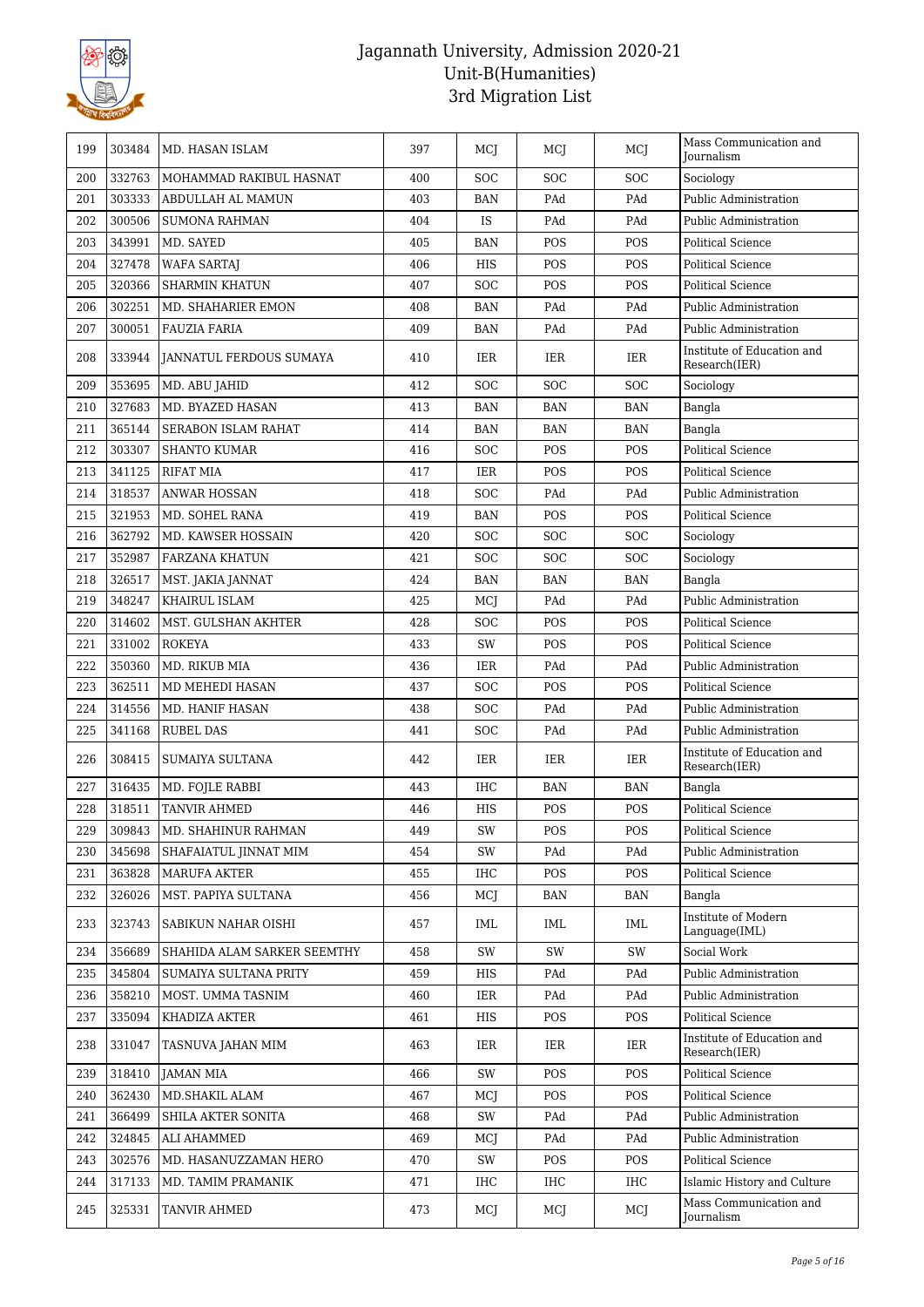

| 246 | 301396 | MST. SIRAJUM MONIRA     | 475 | SW  | SW         | SW         | Social Work                                 |
|-----|--------|-------------------------|-----|-----|------------|------------|---------------------------------------------|
| 247 | 335811 | <b>AYRIN HAQUE</b>      | 476 | IHC | POS        | POS        | <b>Political Science</b>                    |
| 248 | 337709 | MOFIJUL ISLAM           | 477 | MCJ | PAd        | PAd        | Public Administration                       |
| 249 | 323926 | <b>BOKULY AKTER</b>     | 478 | MCJ | <b>BAN</b> | <b>BAN</b> | Bangla                                      |
| 250 | 310047 | HABIBUR RAHAMN          | 481 | MCJ | PAd        | PAd        | Public Administration                       |
| 251 | 300332 | <b>MISS.RITU KHATUN</b> | 482 | MCJ | <b>SOC</b> | SOC        | Sociology                                   |
| 252 | 320585 | NOORUNNAHAR AKTER       | 483 | SW  | POS        | POS        | <b>Political Science</b>                    |
| 253 | 303027 | MD. RONY ISLAM          | 486 | HIS | POS        | POS        | <b>Political Science</b>                    |
| 254 | 348244 | MD. ASHIK MIAH          | 487 | IHC | PAd        | PAd        | Public Administration                       |
| 255 | 360937 | RAMKRISHNO NATH DAS     | 488 | MCJ | PAd        | PAd        | Public Administration                       |
| 256 | 336365 | MD. ARIF HOSSAIN        | 489 | SW  | POS        | POS        | <b>Political Science</b>                    |
| 257 | 308930 | S. M. SELIM PARVEJ      | 491 | SW  | PAd        | PAd        | Public Administration                       |
| 258 | 317988 | <b>FAHIM FOYSAL</b>     | 492 | MCJ | PAd        | PAd        | Public Administration                       |
| 259 | 347700 | SHAHAZADA               | 493 | SW  | POS        | POS        | <b>Political Science</b>                    |
| 260 | 363903 | <b>KAZI SADIA</b>       | 497 | SW  | <b>BAN</b> | <b>BAN</b> | Bangla                                      |
| 261 | 311213 | AYESHA AKTER SWOPNA     | 499 | SW  | PAd        | PAd        | Public Administration                       |
| 262 | 353609 | <b>S.M.TASIN SAMI</b>   | 501 | SW  | POS        | POS        | <b>Political Science</b>                    |
| 263 | 347530 | <b>DELUAR HOSSEN</b>    | 505 | SW  | POS        | POS        | <b>Political Science</b>                    |
| 264 | 331074 | FARIAH SULTANA AYSHI    | 507 | ANT | PAd        | PAd        | Public Administration                       |
| 265 | 361670 | SHAHRIN SHABNAM CHAITY  | 508 | PHI | POS        | POS        | <b>Political Science</b>                    |
| 266 | 336618 | MD. SHAH ALAM           | 512 | SW  | SOC        | POS        | <b>Political Science</b>                    |
| 267 | 321375 | MD. MONNJORUL ISLAM     | 513 | SW  | PAd        | PAd        | Public Administration                       |
| 268 | 302451 | <b>MD.SAJIB HOSSEN</b>  | 514 | HIS | <b>BAN</b> | <b>BAN</b> | Bangla                                      |
| 269 | 346345 | <b>DIPA AKTER</b>       | 518 | HIS | <b>BAN</b> | <b>BAN</b> | Bangla                                      |
| 270 | 347868 | <b>SHUHAG MIA</b>       | 519 | HIS | <b>BAN</b> | <b>BAN</b> | Bangla                                      |
| 271 | 329623 | MD. TAMIM HOSSAIN       | 520 | HIS | HIS        | POS        | <b>Political Science</b>                    |
| 272 | 363802 | <b>SURAIYA SHARA</b>    | 522 | IHC | PAd        | PAd        | Public Administration                       |
| 273 | 334036 | SADIA ALAM TANIA        | 524 | HIS | PAd        | PAd        | Public Administration                       |
| 274 | 309388 | MD JAKIR HOSSEN         | 525 | SW  | BAN        | BAN        | Bangla                                      |
| 275 | 358540 | MST. KHADIJA AKTER MIM  | 526 | SW  | PAd        | PAd        | Public Administration                       |
| 276 | 307957 | KHUKU MONI KHATUN       | 527 | SW  | PAd        | PAd        | Public Administration                       |
| 277 | 325489 | NAIM AKON               | 530 | SW  | SOC        | SOC        | Sociology                                   |
| 278 | 348573 | MD. JUNAYED             | 531 | HIS | <b>BAN</b> | <b>BAN</b> | Bangla                                      |
| 279 | 317106 | PAPUN CHANDRA ADHIKARI  | 532 | HIS | <b>BAN</b> | <b>BAN</b> | Bangla                                      |
| 280 | 353031 | <b>SURIA KHATUN</b>     | 538 | IS. | IS.        | IS         | <b>Islamic Studies</b>                      |
| 281 | 362216 | <b>RAZIA KHATUN</b>     | 543 | HIS | MCI        | MCJ        | Mass Communication and<br>Journalism        |
| 282 | 303480 | KH. MD. SHAJU           | 545 | SW  | PAd        | POS        | <b>Political Science</b>                    |
| 283 | 321359 | <b>MASUM MIA</b>        | 546 | SW  | MCJ        | PAd        | Public Administration                       |
| 284 | 341669 | SUMAIYA AKTER ANIKA     | 550 | SW  | MCJ        | MCJ        | Mass Communication and<br>Journalism        |
| 285 | 356547 | MST. MAHMUDA AKTER      | 552 | SW  | <b>SOC</b> | POS        | <b>Political Science</b>                    |
| 286 | 358041 | <b>MST SATU JAHAN</b>   | 554 | HIS | IER        | PAd        | Public Administration                       |
| 287 | 324769 | ABDULLAH AL AMIN SHOHAG | 556 | ANT | MCJ        | MCJ        | Public Administration                       |
| 288 | 348921 | AITUL ISLAM             | 558 | HIS | <b>BAN</b> | <b>BAN</b> | Public Administration                       |
| 289 | 361558 | <b>ASHPIA AKTER</b>     | 559 | ANT | IER        | IER        | Institute of Education and<br>Research(IER) |
| 290 | 303004 | SHIMUL KUMAR BHODRO     | 562 | HIS | MCJ        | MCI        | Mass Communication and<br>Journalism        |
| 291 | 365398 | MD.FAHAD                | 564 | IHC | MCI        | MCJ        | Mass Communication and<br>Journalism        |
| 292 | 325145 | NAHID HASAN             | 566 | HIS | HIS        | HIS        | History                                     |
| 293 | 320076 | MD. HABIBUR RAHMAN      | 568 | HIS | SOC        | SOC        | Sociology                                   |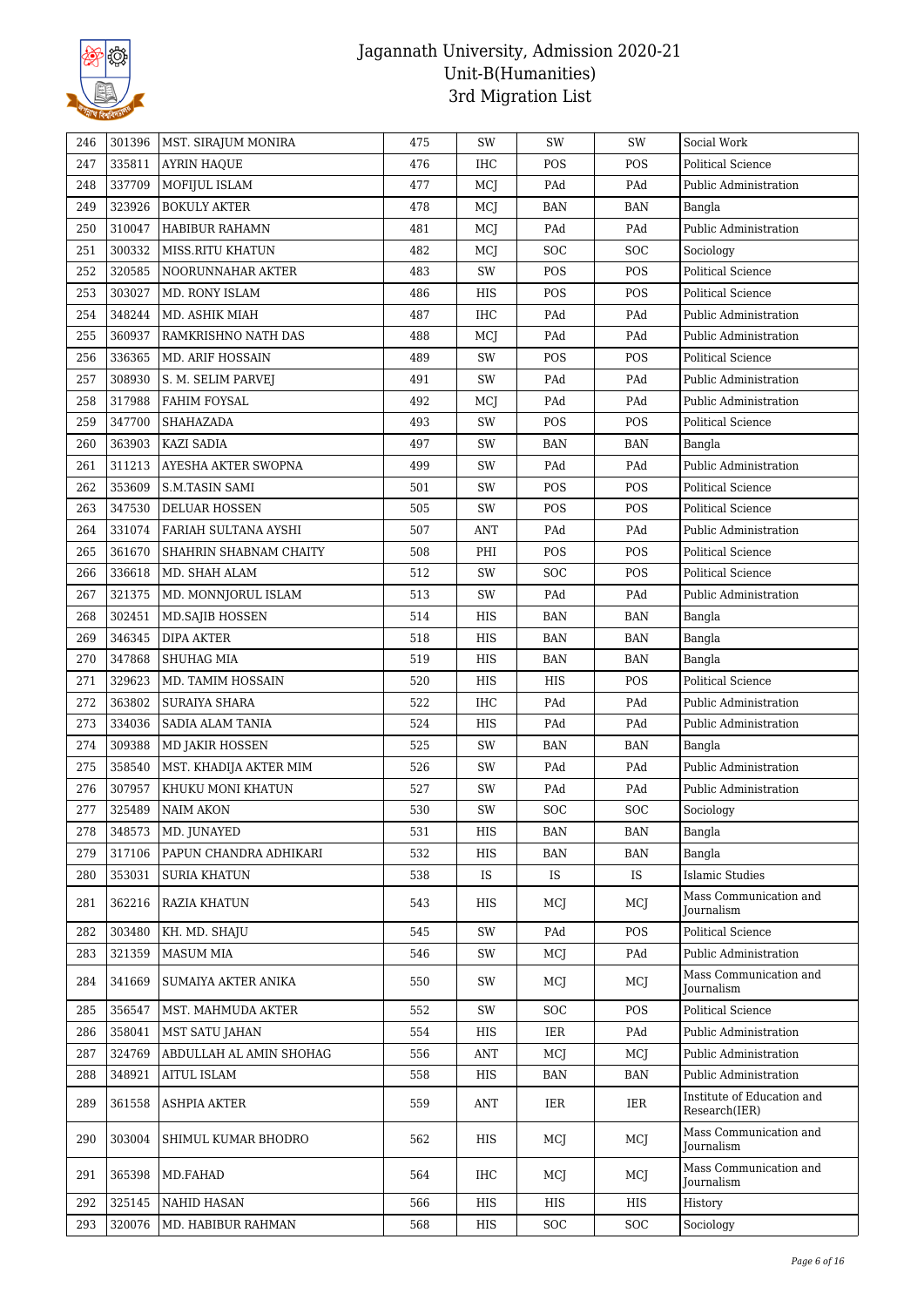

| 294 | 313365 | MST. MAHABUBA AKTER MANISHA | 569 | SW         | <b>SOC</b> | <b>SOC</b> | Sociology                                   |
|-----|--------|-----------------------------|-----|------------|------------|------------|---------------------------------------------|
| 295 | 326996 | MST. SADIA KHATUN           | 571 | <b>HIS</b> | <b>BAN</b> | <b>BAN</b> | Bangla                                      |
| 296 | 319064 | <b>RATON BABU</b>           | 572 | HIS        | <b>BAN</b> | <b>BAN</b> | Bangla                                      |
| 297 | 321463 | MD. SHAMIM                  | 574 | SW         | SOC        | SOC        | Sociology                                   |
| 298 | 337181 | MD. MOJAHID                 | 579 | HIS        | MCJ        | MCJ        | Mass Communication and<br>Journalism        |
| 299 | 321604 | MD. ARSHAD                  | 581 | <b>HIS</b> | <b>SOC</b> | SOC        | Sociology                                   |
| 300 | 331805 | YASIN AHMED                 | 582 | HIS        | MCJ        | MCJ        | Mass Communication and<br><b>Journalism</b> |
| 301 | 315786 | MD. TARAK ANAM RIMON        | 583 | <b>HIS</b> | <b>SOC</b> | SOC        | Sociology                                   |
| 302 | 352912 | <b>DRISTI MAJUMDER</b>      | 586 | <b>HIS</b> | MCI        | MCJ        | Mass Communication and<br><b>Journalism</b> |
| 303 | 356021 | SADIA SULTANA               | 588 | <b>HIS</b> | <b>BAN</b> | <b>BAN</b> | Bangla                                      |
| 304 | 334014 | MST. SADIA AFRIN            | 590 | SW         | <b>BAN</b> | <b>BAN</b> | Bangla                                      |
| 305 | 355990 | MST. NUSRAT JAHAN           | 591 | <b>HIS</b> | IER        | <b>IER</b> | Institute of Education and<br>Research(IER) |
| 306 | 346473 | HUMYRA KABIR TRISHA         | 592 | HIS        | <b>SOC</b> | <b>SOC</b> | Sociology                                   |
| 307 | 347442 | <b>HRIDOY MIA</b>           | 593 | HIS        | HIS        | HIS        | History                                     |
| 308 | 309343 | MD. ASHRAFUZZAMAN           | 594 | <b>HIS</b> | IER        | <b>IER</b> | Institute of Education and<br>Research(IER) |
| 309 | 309573 | MD. ARIFUL ISLAM            | 595 | IHC        | <b>BAN</b> | <b>BAN</b> | Bangla                                      |
| 310 | 303032 | MD.RAKIBUL ISLAM            | 596 | <b>HIS</b> | MCJ        | MCI        | Mass Communication and<br>Journalism        |
| 311 | 335500 | <b>SUMIYA AKTER</b>         | 601 | ANT        | MCJ        | MCJ        | Mass Communication and<br>Journalism        |
| 312 | 315656 | MD. MOFIJUL HAQUE           | 603 | HIS        | <b>SOC</b> | <b>SOC</b> | Sociology                                   |
| 313 | 348091 | MD. ABDULLAH AL MASUM       | 604 | <b>HIS</b> | MCJ        | MCJ        | Mass Communication and<br>Journalism        |
| 314 | 335224 | SYEDA SHOALA NASRIN         | 605 | <b>ANT</b> | MCJ        | MCJ        | Mass Communication and<br>Journalism        |
| 315 | 357684 | MD. SAZZAD HOSSAIN          | 609 | <b>IS</b>  | <b>SOC</b> | <b>SOC</b> | Sociology                                   |
| 316 | 346559 | <b>SATI AKTER</b>           | 610 | <b>HIS</b> | SW         | SW         | Social Work                                 |
| 317 | 312669 | MD. TARIKUL ISLAM           | 614 | <b>ANT</b> | MCI        | MCJ        | Mass Communication and<br>Journalism        |
| 318 | 305294 | <b>HASAN AHMED</b>          | 615 | PHI        | SOC        | SOC        | Sociology                                   |
| 319 | 334179 | SANJIDA AFRIN MOON          | 616 | IS         | BAN        | BAN        | Bangla                                      |
| 320 | 323709 | SHAIRA ISLAM LIPU           | 618 | ANT        | MCJ        | MCJ        | Mass Communication and<br>Journalism        |
| 321 | 366839 | SHAHADAT HOSEN              | 622 | IML        | IER        | IER        | Institute of Education and<br>Research(IER) |
| 322 | 334062 | REZWANA KHAN                | 623 | IS         | IER        | IER        | Institute of Education and<br>Research(IER) |
| 323 | 357971 | <b>JOIY MONI</b>            | 626 | ANT        | BAN        | <b>BAN</b> | Bangla                                      |
| 324 | 323883 | <b>JANNATUL MEEM</b>        | 628 | PHI        | MCJ        | MCJ        | Mass Communication and<br>Journalism        |
| 325 | 353639 | <b>SADIA SULTANA</b>        | 629 | IHC        | IHC        | <b>IHC</b> | Islamic History and Culture                 |
| 326 | 364921 | MD. TAOHID ISLAM            | 630 | PHI        | MCJ        | MCJ        | Mass Communication and<br>Journalism        |
| 327 | 338065 | MD. SHARIFUL ISLAM          | 631 | IHC        | BAN        | <b>BAN</b> | Bangla                                      |
| 328 | 310080 | <b>SABUJ MAKHAL</b>         | 632 | PHI        | <b>SOC</b> | <b>SOC</b> | Sociology                                   |
| 329 | 308281 | <b>ATHAI GOLDER</b>         | 634 | ANT        | IER        | IER        | Institute of Education and<br>Research(IER) |
| 330 | 341969 | <b>IRIN AKTER RIYA</b>      | 635 | IS         | MCJ        | MCJ        | Mass Communication and<br>Journalism        |
| 331 | 320544 | SOMAIYA KHATUN              | 638 | IHC        | BAN        | <b>BAN</b> | Bangla                                      |
| 332 | 354019 | TONMOY TAROFDAR             | 641 | ANT        | <b>SOC</b> | <b>SOC</b> | Sociology                                   |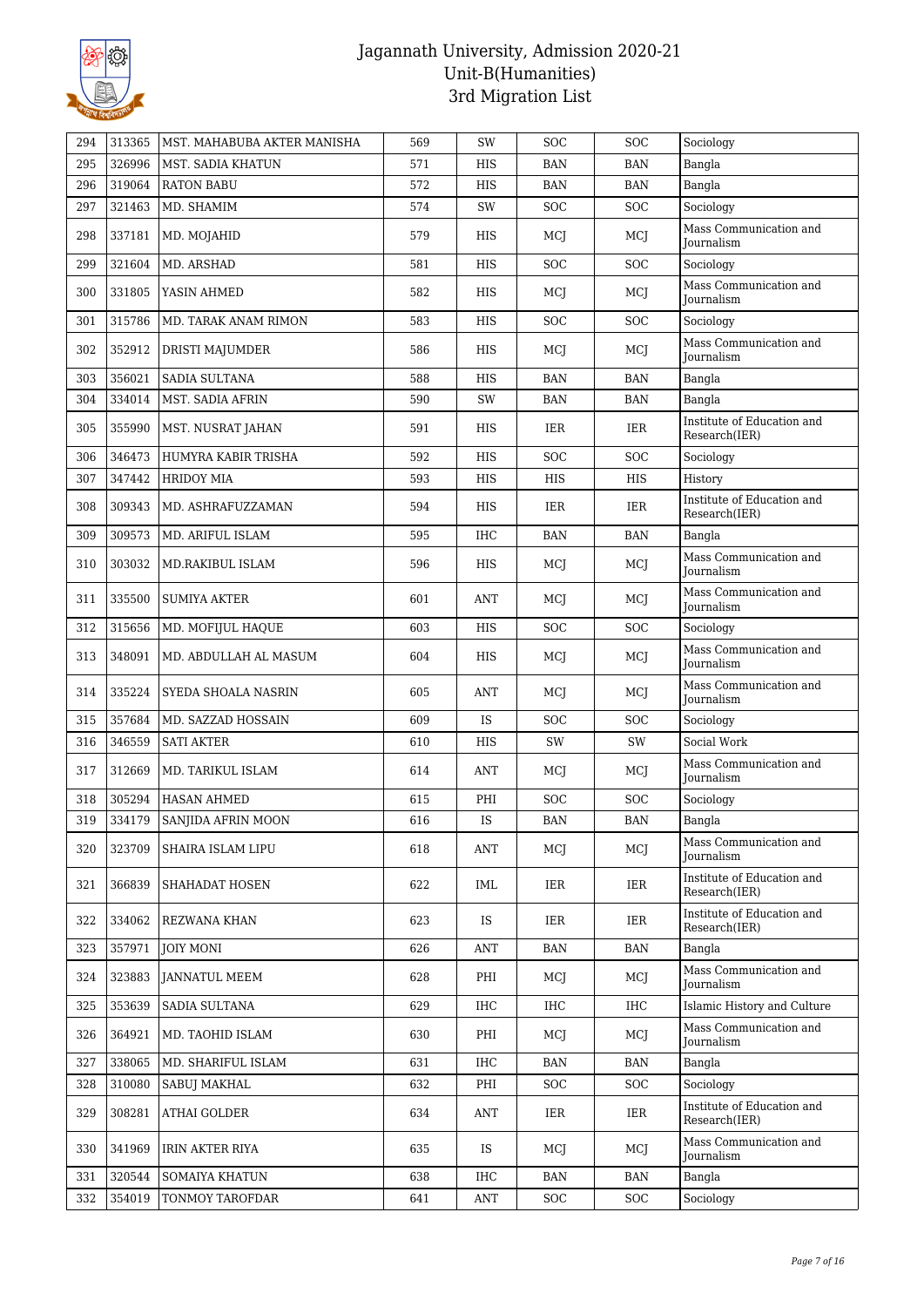

| 333 | 357650 | MD. RAKIB HASSAN         | 642 | IML        | MCJ        | MCJ        | Mass Communication and<br>Journalism        |
|-----|--------|--------------------------|-----|------------|------------|------------|---------------------------------------------|
| 334 | 359571 | <b>MRITTIKA ROY</b>      | 643 | PHI        | IER        | IER        | Institute of Education and<br>Research(IER) |
| 335 | 317527 | MD. SWOPON HOSEN         | 644 | <b>IHC</b> | <b>SOC</b> | <b>SOC</b> | Sociology                                   |
| 336 | 322161 | MD. SHAHIN               | 645 | IML        | SOC        | SOC        | Sociology                                   |
| 337 | 334018 | <b>AFROJA AKTER</b>      | 653 | <b>IS</b>  | IS         | IS         | <b>Islamic Studies</b>                      |
| 338 | 323909 | FATEMA ALAM              | 655 | IHC        | <b>BAN</b> | <b>BAN</b> | Bangla                                      |
| 339 | 334297 | <b>LAMIA AKTER</b>       | 656 | IHC        | <b>BAN</b> | <b>BAN</b> | Bangla                                      |
| 340 | 308864 | <b>ASIF NAWAJ</b>        | 659 | ANT        | SOC        | <b>SOC</b> | Sociology                                   |
| 341 | 300604 | MST .MAHFUZA KHATUN      | 660 | <b>IHC</b> | <b>BAN</b> | <b>BAN</b> | Bangla                                      |
| 342 | 347887 | <b>ASRAFUL ISLAM</b>     | 662 | ANT        | <b>SOC</b> | <b>SOC</b> | Sociology                                   |
| 343 | 321278 | UMMUL KHAIR MAHBUBA      | 663 | PHI        | <b>BAN</b> | <b>BAN</b> | Bangla                                      |
| 344 | 347710 | MOSTAFA KAMAL            | 664 | IHC        | <b>BAN</b> | <b>BAN</b> | Bangla                                      |
| 345 | 305229 | RAKIBUL HASAN RABBI      | 668 | PHI        | MCJ        | MCI        | Mass Communication and<br>Journalism        |
| 346 | 301201 | <b>SUNJIDA SHOVA</b>     | 670 | <b>ANT</b> | <b>BAN</b> | <b>BAN</b> | Bangla                                      |
| 347 | 307881 | MD. ASIF ALI             | 671 | <b>IHC</b> | MCJ        | MCJ        | Mass Communication and<br>Journalism        |
| 348 | 354964 | MD. AL-MAMUN             | 672 | <b>IHC</b> | <b>SOC</b> | SOC        | Sociology                                   |
| 349 | 303877 | SERI TAPOS KUMER BISSWAS | 673 | ANT        | MCJ        | MCI        | Mass Communication and<br><b>Journalism</b> |
| 350 | 338196 | MD. NAZIM HOSSAIN        | 674 | PHI        | MCJ        | MCI        | Mass Communication and<br>Journalism        |
| 351 | 328304 | MD. SABBIR HOSSAIN       | 676 | PHI        | SOC        | SOC        | Sociology                                   |
| 352 | 327834 | MD. ZESHAN HOSSEN ZEM    | 678 | PHI        | MCJ        | MCI        | Mass Communication and<br>Journalism        |
| 353 | 324929 | MD. RASHEDUZZAMAN LIMON  | 679 | ANT        | IER        | IER        | Institute of Education and<br>Research(IER) |
| 354 | 346685 | <b>HABIBA AKTER</b>      | 681 | IHC        | <b>HIS</b> | HIS        | History                                     |
| 355 | 345932 | TASNIA KHANAM SATU       | 685 | IHC        | BAN        | <b>BAN</b> | Bangla                                      |
| 356 | 311605 | <b>MAHIR AHNAF RAFID</b> | 686 | <b>ANT</b> | <b>ANT</b> | <b>ANT</b> | Anthropology                                |
| 357 | 300084 | MST. MITHILA AKTER RIYA  | 687 | IHC        | <b>SOC</b> | SOC        | Sociology                                   |
| 358 | 361557 | RASHNA SHARMIN KHUSHBU   | 688 | IS         | SOC        | <b>SOC</b> | Sociology                                   |
| 359 | 335594 | FATEMA TUJ SAMIA         | 690 | ANT        | MCI        | MCJ        | Mass Communication and<br>Journalism        |
| 360 | 327397 | <b>BOBY RANI</b>         | 691 | <b>ANT</b> | BAN        | <b>BAN</b> | Bangla                                      |
| 361 | 314832 | MD. RIAJUL ISLAM         | 692 | IHC        | <b>SOC</b> | <b>SOC</b> | Sociology                                   |
| 362 | 309209 | MD.ZAHIDUL ISLAM         | 693 | PHI        | <b>SOC</b> | <b>SOC</b> | Sociology                                   |
| 363 | 321718 | SHAMSUL ALAM             | 694 | IHC        | SOC        | SOC        | Sociology                                   |
| 364 | 339898 | ALL MARUF-UZ-ZAMAN       | 695 | ANT        | MCJ        | MCJ        | Mass Communication and<br><b>Journalism</b> |
| 365 | 358123 | NOWRIN AKHTER            | 698 | IS         | SOC        | <b>SOC</b> | Sociology                                   |
| 366 | 308552 | SADIYA SULTANA           | 701 | ANT        | IER        | IER        | Institute of Education and<br>Research(IER) |
| 367 | 352596 | <b>SAKERUL ISLAM</b>     | 702 | IML        | MCI        | MCJ        | Mass Communication and<br>Journalism        |
| 368 | 303546 | MD ROFIQUZZAMAN NILOY    | 703 | PHI        | <b>SOC</b> | <b>SOC</b> | Sociology                                   |
| 369 | 356056 | FLORA ISLAM              | 705 | IHC        | MCJ        | MCI        | Mass Communication and<br><b>Journalism</b> |
| 370 | 327251 | ROKSANA PARVIN           | 709 | IHC        | BAN        | <b>BAN</b> | Bangla                                      |
| 371 | 342214 | POLY RANI MOJUMDER       | 710 | PHI        | <b>BAN</b> | <b>BAN</b> | Bangla                                      |
| 372 | 352743 | SANJIDA PIYASH           | 711 | ANT        | <b>SOC</b> | SOC        | Sociology                                   |
| 373 | 311583 | TAHMID HASAN             | 712 | IS         | IER        | IER        | Institute of Education and<br>Research(IER) |
| 374 | 352862 | PURNIMA RANI ROKHIT      | 716 | ANT        | <b>SOC</b> | <b>SOC</b> | Sociology                                   |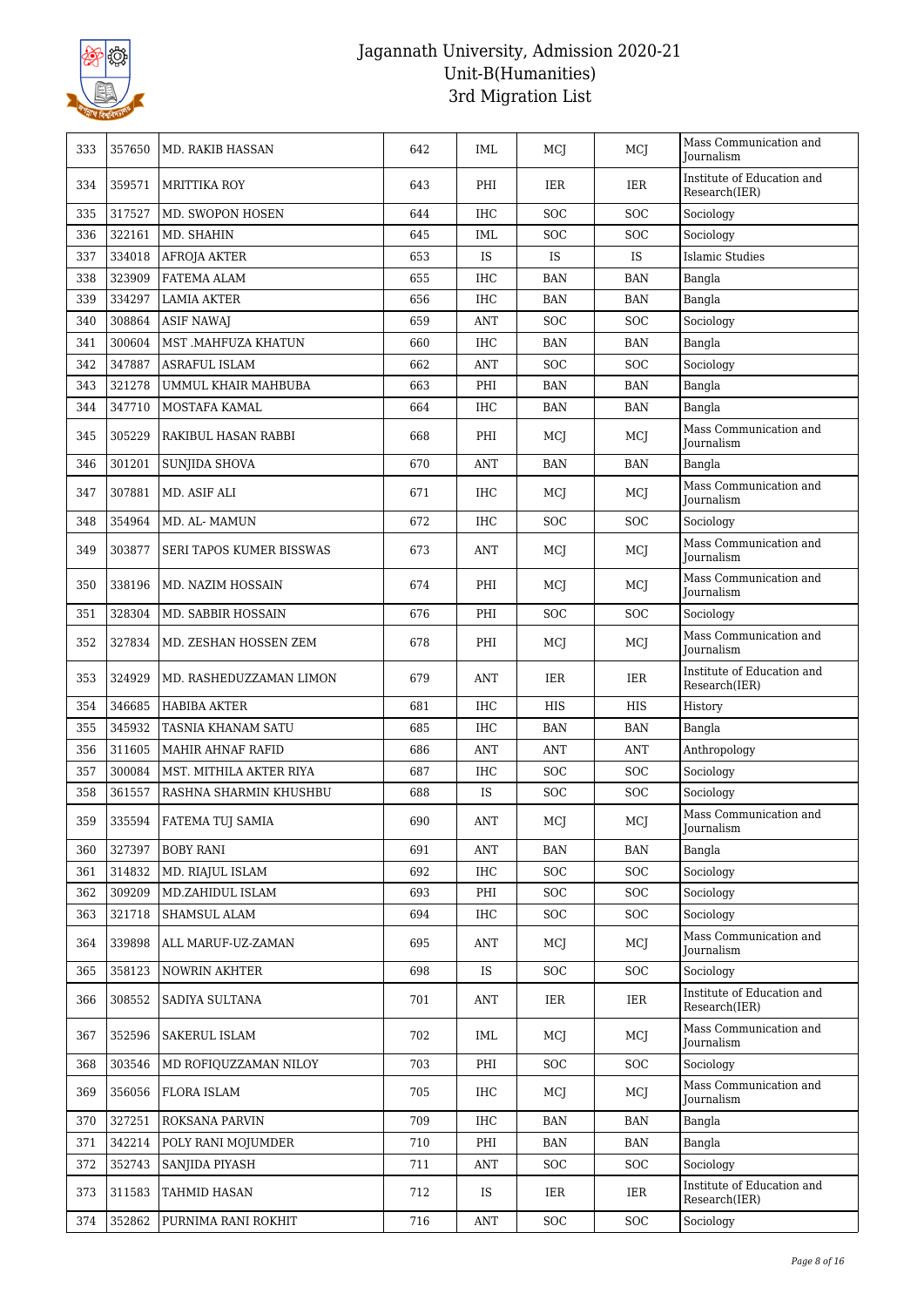

| 375 | 311565 | <b>MITU AKTER</b>            | 718 | ANT        | <b>BAN</b> | <b>BAN</b> | Bangla                                      |
|-----|--------|------------------------------|-----|------------|------------|------------|---------------------------------------------|
| 376 | 310875 | <b>SAMIA REZWAN</b>          | 719 | ANT        | IER        | IER        | Institute of Education and<br>Research(IER) |
| 377 | 337551 | TAIMUR KHAN MOBIN            | 720 | PHI        | MCI        | MCJ        | Mass Communication and<br><b>Iournalism</b> |
| 378 | 353190 | <b>SHAMIMA AKTER PUSPO</b>   | 721 | ANT        | SOC        | <b>SOC</b> | Sociology                                   |
| 379 | 311783 | <b>MD KAWSAR MIAH</b>        | 724 | PHI        | IER        | <b>IER</b> | Institute of Education and<br>Research(IER) |
| 380 | 307632 | MST. ASMA AKTER              | 725 | IML        | MCJ        | MCJ        | Mass Communication and<br><b>Journalism</b> |
| 381 | 334953 | <b>BARNALI SAHA</b>          | 727 | ANT        | MCI        | MCJ        | Mass Communication and<br><b>Journalism</b> |
| 382 | 355268 | MD. HASIBUL HASAN PRINCE     | 730 | <b>IHC</b> | <b>BAN</b> | <b>BAN</b> | Bangla                                      |
| 383 | 358797 | RAZIA AKTER RIMU             | 731 | IML        | <b>SOC</b> | <b>SOC</b> | Sociology                                   |
| 384 | 302983 | MD. TARIKUL ISLAM            | 733 | IHC        | IER        | IER        | Institute of Education and<br>Research(IER) |
| 385 | 329126 | MD. EYASIN HOSSAIN           | 735 | IHC        | MCJ        | MCJ        | Mass Communication and<br>Journalism        |
| 386 | 318149 | MD. AINUL ISLAM              | 736 | IHC        | MCJ        | MCJ        | Mass Communication and<br>Journalism        |
| 387 | 321787 | <b>IMRAN SIKDER</b>          | 737 | IHC        | BAN        | <b>BAN</b> | Bangla                                      |
| 388 | 308775 | ASMA UL HUSNA                | 738 | ANT        | MCJ        | MCJ        | Mass Communication and<br><b>Iournalism</b> |
| 389 | 346852 | RAHELI YESMIN PANNA          | 740 | IML        | IML        | IML        | Institute of Modern<br>Language(IML)        |
| 390 | 364895 | MD. RASEL                    | 741 | ANT        | IER        | <b>IER</b> | Institute of Education and<br>Research(IER) |
| 391 | 357955 | MST. HALIMA YESMIN           | 742 | <b>IS</b>  | <b>BAN</b> | <b>BAN</b> | Bangla                                      |
| 392 | 342135 | <b>RANI AKTER</b>            | 744 | IHC        | <b>BAN</b> | <b>BAN</b> | Bangla                                      |
| 393 | 324528 | <b>SHAMIMA AKTER</b>         | 746 | PHI        | SOC        | <b>SOC</b> | Sociology                                   |
| 394 | 324358 | MD. FAYSAL RAHMAN            | 747 | <b>IHC</b> | <b>BAN</b> | <b>BAN</b> | Bangla                                      |
| 395 | 366431 | FARAH LAMISA SRISTY          | 748 | PHI        | PHI        | PHI        | Philosophy                                  |
| 396 | 330154 | NASIR UDDIN MOHAMMAD ZABIR   | 749 | IML        | <b>BAN</b> | <b>BAN</b> | Bangla                                      |
| 397 | 360597 | SHAHRIAR HOSSAIN SHIMUL      | 750 | IML        | IML        | IML        | Institute of Modern<br>Language(IML)        |
| 398 | 321493 | ANTOR KUMAR SHORMA           | 751 | PHI        | IER        | IER        | Institute of Education and<br>Research(IER) |
| 399 | 336768 | JAHANGIR ALAM RAJ            | 752 | IHC        | MCJ        | MCI        | Mass Communication and<br><b>Journalism</b> |
| 400 | 311095 | MD. HELALUZZAMAN             | 753 | IHC        | IER        | IER        | Institute of Education and<br>Research(IER) |
| 401 | 300225 | <b>SHIRINA KHATUN</b>        | 754 | IHC        | SOC        | <b>SOC</b> | Sociology                                   |
| 402 | 315205 | RAM CHANDRA RAY              | 755 | PHI        | MCJ        | MCJ        | Mass Communication and<br><b>Journalism</b> |
| 403 | 300090 | MST AYESHA ISLAM             | 756 | PHI        | MCJ        | MCJ        | Mass Communication and<br>Journalism        |
| 404 | 324790 | <b>AYUBUR RAHMAN</b>         | 757 | IHC        | MCJ        | MCJ        | Mass Communication and<br>Journalism        |
| 405 | 362082 | <b>DOLA AKTER</b>            | 758 | <b>IS</b>  | SW         | SW         | Social Work                                 |
| 406 | 329529 | MD. NOWAZ SHARIF             | 759 | IS         | MCJ        | MCJ        | Mass Communication and<br>Journalism        |
| 407 | 328406 | TAUFIO IMROZ                 | 760 | ANT        | <b>SOC</b> | <b>SOC</b> | Sociology                                   |
| 408 | 327368 | ABU MUSA MD. SAFIULLAH SAYEM | 761 | IHC        | BAN        | <b>BAN</b> | Bangla                                      |
| 409 | 353084 | <b>SUMAIYA KHATUN</b>        | 763 | IHC        | <b>SOC</b> | <b>SOC</b> | Sociology                                   |
| 410 | 318000 | MD. ABDUR RAZZAK             | 764 | IHC        | SW         | SW         | Social Work                                 |
| 411 | 357584 | MD. ZAKIR HOSSAIN            | 766 | PHI        | SOC        | <b>SOC</b> | Sociology                                   |
| 412 | 338406 | MAHMUDUL HASAN               | 769 | ANT        | MCJ        | MCJ        | Mass Communication and<br>Journalism        |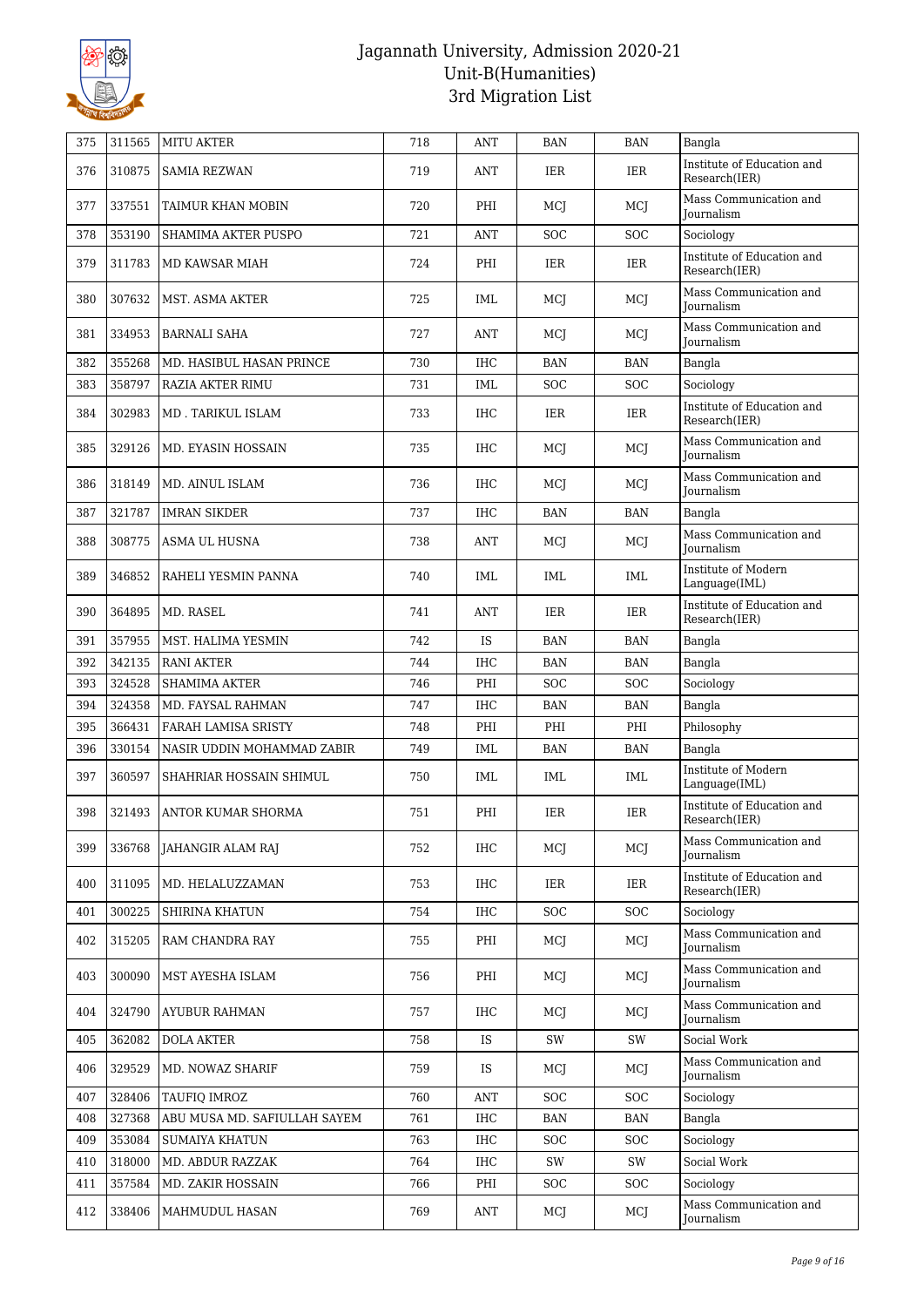

| 413 | 358324 | <b>MOST. AFIYA KHATUN</b> | 770 | IHC        | SOC        | <b>SOC</b> | Sociology                                   |
|-----|--------|---------------------------|-----|------------|------------|------------|---------------------------------------------|
| 414 | 339270 | <b>MAHTHIR SUN</b>        | 771 | PHI        | MCI        | MCI        | Mass Communication and<br>Journalism        |
| 415 | 342397 | <b>HIRAMONI AKTER</b>     | 773 | <b>IHC</b> | <b>BAN</b> | <b>BAN</b> | Bangla                                      |
| 416 | 308324 | <b>JESIA KHATUN</b>       | 775 | <b>ANT</b> | SOC        | SOC        | Sociology                                   |
| 417 | 324698 | <b>MONIR HOSSEN</b>       | 776 | ANT        | MCJ        | MCJ        | Mass Communication and<br>Journalism        |
| 418 | 332656 | <b>IVAN TAHSEEB</b>       | 783 | PHI        | MCJ        | MCJ        | Mass Communication and<br>Journalism        |
| 419 | 317386 | <b>ABDUS SAMAD</b>        | 788 | ANT        | SOC        | SOC        | Sociology                                   |
| 420 | 333975 | <b>SAMIA AKTER</b>        | 789 | IS         | MCJ        | MCJ        | Mass Communication and<br>Journalism        |
| 421 | 315198 | MD. ZAHID HASAN           | 793 | PHI        | <b>BAN</b> | <b>BAN</b> | Bangla                                      |
| 422 | 300440 | TAJKIA AKTER              | 794 | IS         | <b>BAN</b> | <b>BAN</b> | Bangla                                      |
| 423 | 302567 | MD RUBEL HOSEN            | 797 | IS         | IER        | IER        | Institute of Education and<br>Research(IER) |
| 424 | 335469 | <b>NAFISA TASNIM</b>      | 798 | ANT        | IER        | IER        | Institute of Education and<br>Research(IER) |
| 425 | 312902 | <b>SHIMA AKTER</b>        | 799 | PHI        | <b>BAN</b> | <b>BAN</b> | Bangla                                      |
| 426 | 346417 | <b>BANOSRI SARKER</b>     | 804 | PHI        | <b>BAN</b> | <b>BAN</b> | Bangla                                      |
| 427 | 315041 | <b>ISTIAK AHAMMOD</b>     | 811 | PHI        | <b>HIS</b> | <b>HIS</b> | History                                     |
| 428 | 357525 | MD. ALIF HOSEN            | 813 | PHI        | <b>BAN</b> | <b>BAN</b> | Bangla                                      |
| 429 | 351849 | MOHAMMED IBRAHIM          | 817 | IS         | MCJ        | MCI        | Mass Communication and<br><b>Journalism</b> |
| 430 | 332668 | <b>MAHEDI HASAN</b>       | 819 | PHI        | MCJ        | MCJ        | Mass Communication and<br>Journalism        |
| 431 | 300119 | SABRINA SULTANA TISHA     | 820 | IS         | SOC        | SOC        | Sociology                                   |
| 432 | 354733 | MOSFIQUR RAHMAN EMON      | 821 | PHI        | MCJ        | MCJ        | Mass Communication and<br><b>Journalism</b> |
| 433 | 320352 | MOST. JUBAIDA SIDDIKA     | 822 | PHI        | SOC        | <b>SOC</b> | Sociology                                   |
| 434 | 341686 | <b>AYESHA AKTHER</b>      | 825 | IS         | SOC        | SOC        | Sociology                                   |
| 435 | 364048 | <b>MARIUM MUNIA</b>       | 826 | PHI        | <b>BAN</b> | <b>BAN</b> | Bangla                                      |
| 436 | 352701 | <b>DOLA KHATUN</b>        | 827 | IS         | <b>BAN</b> | <b>BAN</b> | Bangla                                      |
| 437 | 331053 | SUMAIYA JANNAT MOHIMA     | 829 | IS         | MCJ        | MCI        | Mass Communication and<br><b>Journalism</b> |
| 438 | 317691 | MD. SAHINUR RAHMAN        | 832 | IS         | HIS        | HIS        | Bangla                                      |
| 439 | 363137 | MD. JUNAET SHEIKH         | 836 | IS         | MCJ        | MCI        | Mass Communication and<br>Journalism        |
| 440 | 362866 | MAHMUDUZZAMAN PAVEL       | 837 | IS         | HIS        | HIS        | Bangla                                      |
| 441 | 343245 | MD. TANVIR AHAMAD         | 838 | <b>IS</b>  | IER        | IER        | Bangla                                      |
| 442 | 300754 | PANNA KHATUN              | 841 | IS         | <b>SOC</b> | SOC        | Sociology                                   |
| 443 | 344699 | MD IMRAN HOSSAIN          | 842 | IS         | ANT        | <b>ANT</b> | Anthropology                                |
| 444 | 300374 | MST. JANNATUL FARDOUS     | 844 | IS         | MCJ        | MCJ        | Mass Communication and<br><b>Journalism</b> |
| 445 | 308765 | <b>NASRIN KHATUN</b>      | 845 | <b>IS</b>  | HIS        | HIS        | History                                     |
| 446 | 303387 | M.A. MALEK                | 846 | <b>IS</b>  | <b>SOC</b> | MCJ        | Mass Communication and<br>Journalism        |
| 447 | 336776 | NAIMUR RAHMAN ANIK        | 850 | IS         | <b>IHC</b> | <b>IHC</b> | Islamic History and Culture                 |
| 448 | 339862 | MD. SHAHIN                | 851 |            | HIS        | HIS        | Mass Communication and<br>Journalism        |
| 449 | 344366 | TAEBA KHATUN              | 852 |            | SOC        | <b>SOC</b> | Sociology                                   |
| 450 | 311939 | <b>BORKAT ULLAH</b>       | 855 |            | SOC        | <b>SOC</b> | Mass Communication and<br>Journalism        |
| 451 | 362757 | MD. HASSAN MAHMUD         | 856 |            | SW         | SOC        | Sociology                                   |
| 452 | 340366 | OMAR FARUK                | 858 |            | SW         | <b>SOC</b> | Mass Communication and<br>Journalism        |
|     |        |                           |     |            |            |            |                                             |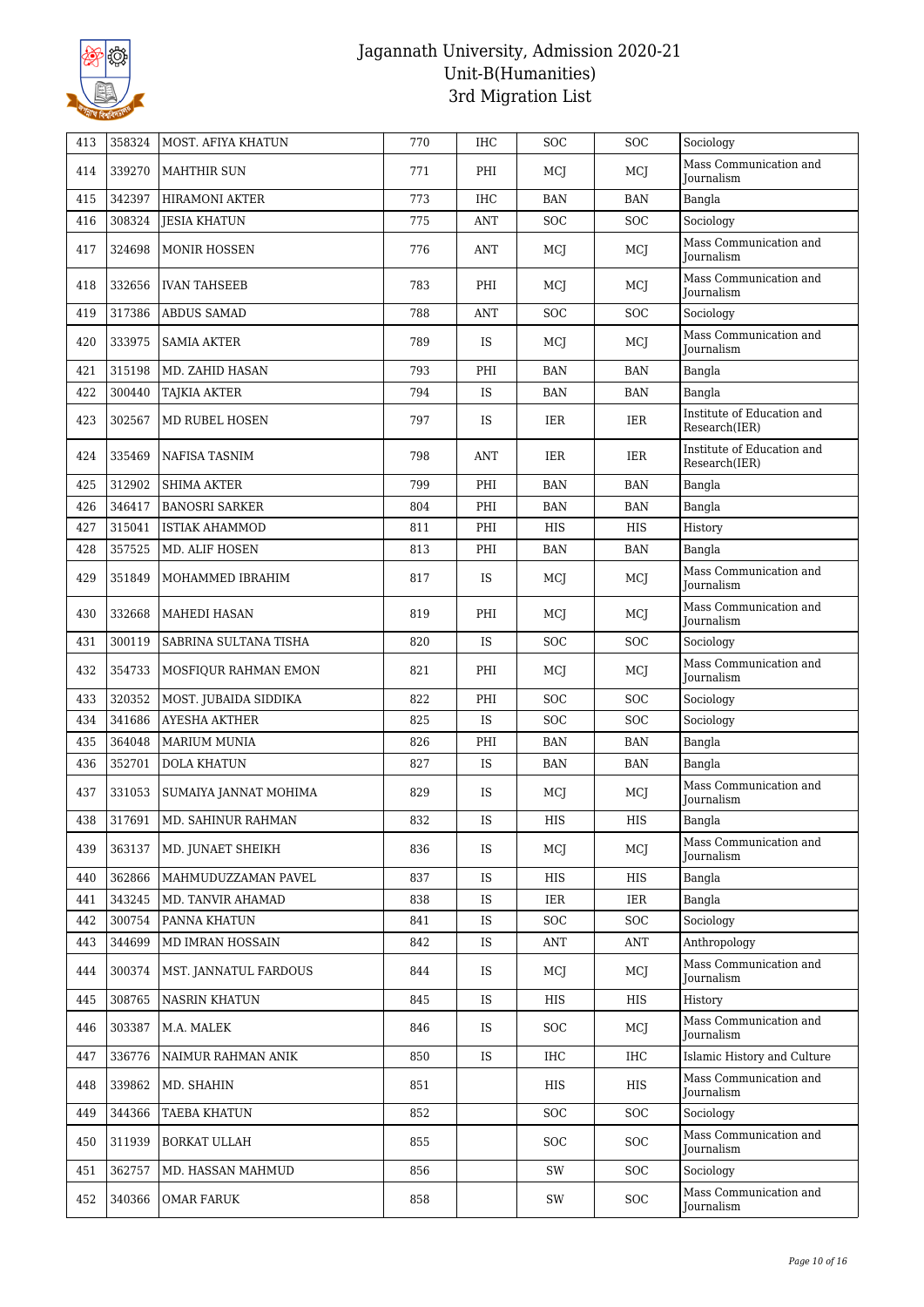

| 453 | 343724 | MD. SAIFUL ISLAM           | 860 | <b>IML</b> | IER        | Institute of Education and<br>Research(IER) |
|-----|--------|----------------------------|-----|------------|------------|---------------------------------------------|
| 454 | 338317 | MD IKBAL HOSSEN            | 862 | <b>HIS</b> | <b>SOC</b> | Sociology                                   |
| 455 | 358115 | <b>LATA AKHTER</b>         | 863 | HIS        | <b>HIS</b> | History                                     |
| 456 | 359034 | PARISHA KHATUN             | 864 | SW         | <b>SOC</b> | Sociology                                   |
| 457 | 342979 | MD. TANJIL AHAMMAD         | 865 | IML        | <b>SOC</b> | Sociology                                   |
| 458 | 311970 | UMMA HABIBA NOUSHIN        | 867 | SW         | IER        | Institute of Education and<br>Research(IER) |
| 459 | 356566 | <b>MST. AHASANUN NAHAR</b> | 868 | SW         | <b>SOC</b> | Sociology                                   |
| 460 | 334807 | TAJNOOR BHUIYAN            | 870 | SW         | SW         | Sociology                                   |
| 461 | 335215 | <b>TANIA</b>               | 872 | IML        | IML        | Institute of Modern<br>Language(IML)        |
| 462 | 307638 | <b>SHARMIN YEASMIN</b>     | 874 | SW         | SW         | Social Work                                 |
| 463 | 309569 | <b>SHAMIT SARKAR</b>       | 877 | <b>HIS</b> | <b>HIS</b> | Sociology                                   |
| 464 | 345984 | ARPITA DATTA               | 878 | IML        | IML        | Sociology                                   |
| 465 | 303155 | YEASIN ALI                 | 882 | SW         | SW         | Social Work                                 |
| 466 | 301679 | MISS NISRAT JAHAN LIZA     | 883 | HIS        | <b>HIS</b> | Sociology                                   |
| 467 | 366473 | <b>JANNATUL NAZNIN</b>     | 885 | SW         | SW         | Social Work                                 |
| 468 | 331597 | NAFISA TAKIA ZANNAT        | 886 | SW         | SW         | Institute of Education and<br>Research(IER) |
| 469 | 313158 | MD. MIZANUR RAHMAN         | 887 | HIS        | <b>HIS</b> | History                                     |
| 470 | 334442 | <b>SWEETY AKTER</b>        | 888 | SW         | SW         | Social Work                                 |
| 471 | 341881 | SADIA SULTANA KAKON        | 889 | <b>IHC</b> | <b>IHC</b> | Islamic History and Culture                 |
| 472 | 301525 | NUSRAT NAHAR SITHI         | 890 | HIS        | <b>HIS</b> | History                                     |
| 473 | 349281 | MD.AL-KAIUM SIAM           | 891 | HIS        | <b>HIS</b> | History                                     |
| 474 | 347625 | MEZANUR RAHMAN             | 892 | SW         | SW         | Social Work                                 |
| 475 | 345218 | <b>ALAMIN</b>              | 893 | IML        | IML        | Institute of Modern<br>Language(IML)        |
| 476 | 326489 | <b>UMMEA AMINA</b>         | 894 | <b>ANT</b> | <b>ANT</b> | Anthropology                                |
| 477 | 312578 | MD. JAHID HASAN FAHIM      | 897 | HIS        | <b>HIS</b> | History                                     |
| 478 | 308818 | POPY RANI DAS              | 899 | SW         | SW         | Social Work                                 |
| 479 | 358407 | MST. HANUFA HENA RIPA      | 901 | HIS        | <b>HIS</b> | History                                     |
| 480 | 334424 | TANZILA KHANOM             | 902 | SW         | SW         | Social Work                                 |
| 481 |        | 366781   MUNNI KHATUN      | 903 | IML        | IML        | Institute of Modern<br>Language(IML)        |
| 482 | 349214 | MD. TOFFAEL HOSSEN         | 904 | SW         | SW         | Social Work                                 |
| 483 | 360637 | MOST. AKHI AKTER BANNA     | 905 | HIS        | HIS        | History                                     |
| 484 | 356256 | ROKEYA KHATUN              | 909 | SW         | SW         | Social Work                                 |
| 485 | 302156 | MD. ARIFUL ISLAM           | 910 | SW         | SW         | Social Work                                 |
| 486 | 310835 | AFSANA MIMI                | 913 | HIS        | HIS        | History                                     |
| 487 | 341717 | SUMAIYA TABASSUM TARIN     | 914 | <b>IHC</b> | IHC        | Islamic History and Culture                 |
| 488 | 335896 | MITUL HOSSAIN              | 915 | SW         | SW         | Social Work                                 |
| 489 | 360356 | MD. JONY KHANDOKAR         | 916 | SW         | SW         | Social Work                                 |
| 490 | 346451 | ARPITA CHAKRABORTY         | 917 | IML        | IML        | Institute of Modern<br>Language(IML)        |
| 491 | 302915 | MD. TAJMIM ALAM            | 920 | SW         | SW         | Social Work                                 |
| 492 | 334198 | <b>SANJIDA AKTER</b>       | 921 | IHC        | <b>IHC</b> | Islamic History and Culture                 |
| 493 | 346159 | <b>FARJANA KHATUN</b>      | 922 | SW         | SW         | Social Work                                 |
| 494 | 303196 | MD ARAFAT HOSSAIN          | 925 | SW         | SW         | Social Work                                 |
| 495 | 356631 | SADIA NAJNIN               | 927 | HIS        | HIS        | History                                     |
| 496 | 334106 | RAHNUMA NURAIN BUSHRA      | 928 | HIS        | HIS        | History                                     |
| 497 | 317817 | MD. TOUFIQ HASAN           | 929 | SW         | SW         | Social Work                                 |
| 498 | 341084 | SHAHADAT HOSEN             | 930 | HIS        | HIS        | History                                     |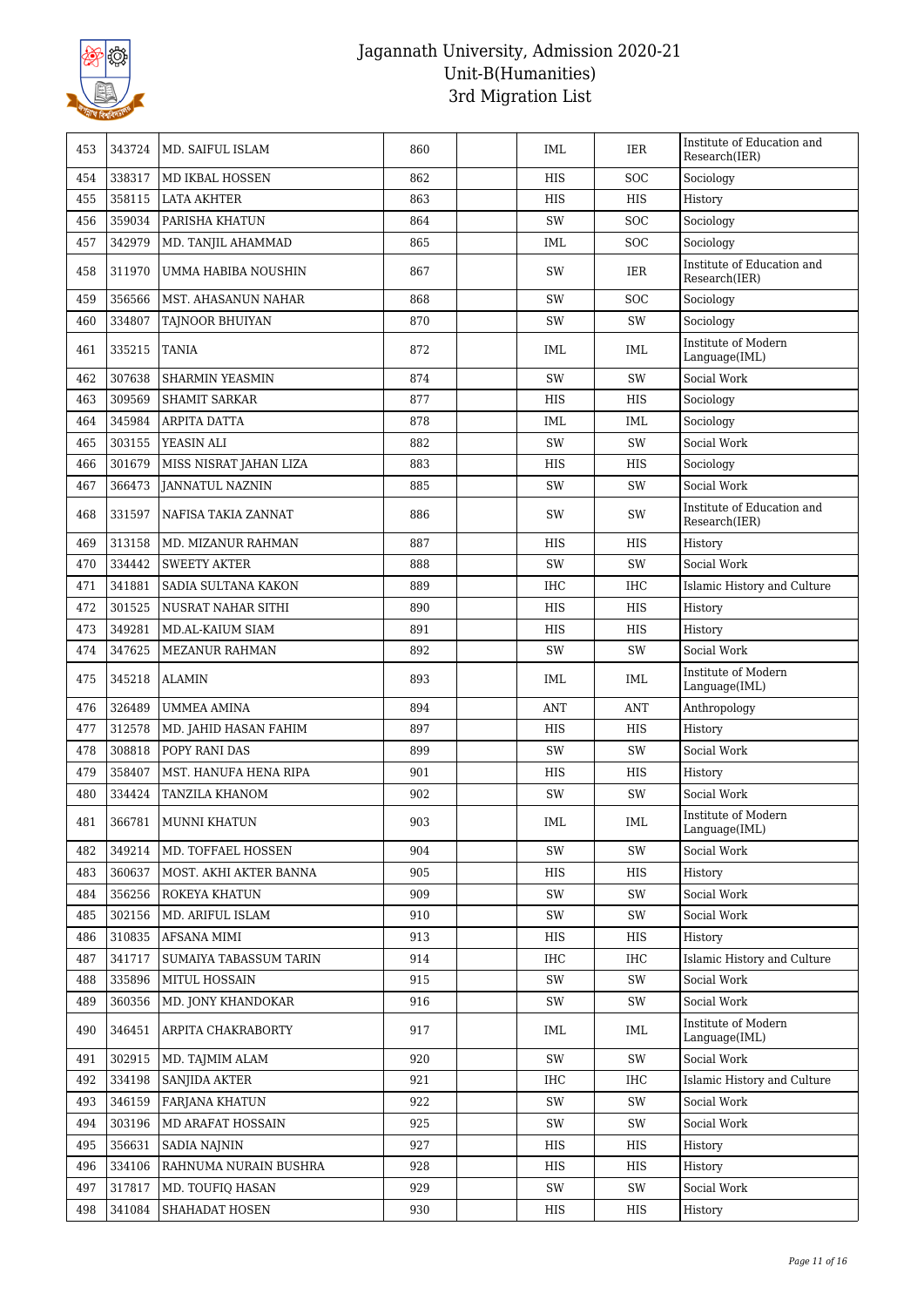

| 499 | 325875 | <b>SAZIB KARMAKAR</b>    | 931  | HIS        | HIS        | History                              |
|-----|--------|--------------------------|------|------------|------------|--------------------------------------|
| 500 | 303091 | MD. JINNATUL ISLAM       | 932  | HIS        | <b>HIS</b> | History                              |
| 501 | 311917 | <b>TAMZID FERDOUSH</b>   | 935  | ANT        | <b>ANT</b> | Anthropology                         |
| 502 | 334213 | <b>MEHRUN NESA</b>       | 936  | SW         | SW         | Social Work                          |
| 503 | 316327 | MD. HUMAYUN KABIR        | 939  | SW         | SW         | Social Work                          |
| 504 | 338015 | MD. RIAZ UDDIN           | 944  | SW         | SW         | Social Work                          |
| 505 | 365112 | MD. OMAR FARUK KHAN      | 945  | <b>IHC</b> | <b>IHC</b> | Islamic History and Culture          |
| 506 | 308102 | AMENA KHATUN ASHA        | 951  | SW         | SW         | Social Work                          |
| 507 | 328761 | MD. MITHU ALI            | 952  | SW         | SW         | Social Work                          |
| 508 | 318870 | MD. ABU SUFIEN SARKER    | 955  | SW         | SW         | Social Work                          |
| 509 | 342292 | <b>FARZANA AKTER</b>     | 958  | IHC        | <b>IHC</b> | Islamic History and Culture          |
| 510 | 364055 | <b>BRISTI DEVI</b>       | 959  | SW         | SW         | Social Work                          |
| 511 | 359267 | SHANTONA BEGUM MISTY     | 960  | HIS        | SW         | Social Work                          |
| 512 | 335146 | HAFSAAKTER               | 961  | IHC        | <b>IHC</b> | Islamic History and Culture          |
| 513 | 326748 | MD. ROCKY HOSSAIN        | 963  | HIS        | HIS        | History                              |
| 514 | 311288 | FATEMA AKTER JOTHI       | 966  | ANT        | <b>ANT</b> | Anthropology                         |
| 515 | 313246 | MD. ABDULLAH AL-AMIN     | 969  | <b>ANT</b> | ANT        | Anthropology                         |
| 516 | 302219 | MD EKRAMUL HAQUE         | 970  | HIS        | <b>HIS</b> | History                              |
| 517 | 302702 | MD TUSHER ALI            | 971  | PHI        | PHI        | Philosophy                           |
| 518 | 362404 | MD. NAYEM                | 972  | HIS        | HIS        | History                              |
| 519 | 303531 | <b>AKIDUL MOLLIK</b>     | 973  | IHC        | <b>IHC</b> | Islamic History and Culture          |
| 520 | 364834 | MD.ENAMUL HAQUE          | 974  | PHI        | SW         | Social Work                          |
| 521 | 346073 | TOMA RANI SHIL           | 977  | HIS        | <b>HIS</b> | History                              |
| 522 | 313193 | MD. SHADIN AHMED JOY     | 981  | IHC        | <b>IHC</b> | Islamic History and Culture          |
| 523 | 332050 | MD. SAKIB AL HASAN       | 982  | ANT        | SW         | Social Work                          |
| 524 | 346150 | SWARNA RANI SARKER       | 983  | HIS        | HIS        | History                              |
| 525 | 318259 | MD. SHAHIN ALAM          | 986  | HIS        | SW         | Social Work                          |
| 526 | 306628 | PRIYOTUSH ROY            | 988  | HIS        | <b>HIS</b> | History                              |
| 527 | 359523 | MD. SHOHIDUL ISLAM       | 990  | HIS        | HIS        | History                              |
| 528 | 329124 | MD. GOLAM RABBANI SARKAR | 991  | IML        | IML        | Institute of Modern<br>Language(IML) |
| 529 | 301611 | TANZIM AHMED TUHIN       | 993  | HIS        | SW         | Social Work                          |
| 530 | 334646 | NUSRAT BILLAH            | 994  | $\rm IHC$  | SW         | Social Work                          |
| 531 | 355995 | MST. AFIFA ANZUM ESHA    | 996  | IHC        | IHC        | Islamic History and Culture          |
| 532 | 308200 | FARZANA AKTER BRISTY     | 997  | IHC        | SW         | Social Work                          |
| 533 | 300186 | MST. JANNATUL FERDAOUS   | 998  | HIS        | HIS        | History                              |
| 534 | 323263 | <b>SOHEL RANA</b>        | 999  | <b>IML</b> | SW         | Social Work                          |
| 535 | 324263 | AFROJA AKTER ACHOL       | 1000 | <b>IHC</b> | IHC        | Islamic History and Culture          |
| 536 | 356103 | MUSLIMA KHATUN           | 1001 | IHC        | IHC        | Islamic History and Culture          |
| 537 | 326409 | UMMA AMARA ISLAM         | 1004 | ANT        | <b>ANT</b> | Anthropology                         |
| 538 | 313351 | MOST. RAJINA KHATUN      | 1007 | IML        | SW         | Social Work                          |
| 539 | 312479 | MD. NAZMUL SIKDER        | 1008 | HIS        | SW         | Social Work                          |
| 540 | 315495 | MD. SAJEDUR RAHMAN       | 1009 | <b>ANT</b> | <b>ANT</b> | Anthropology                         |
| 541 | 355606 | <b>EAMIN MIA</b>         | 1011 | <b>IHC</b> | IHC        | Islamic History and Culture          |
| 542 | 339186 | ROBIN                    | 1013 | IML        | SW         | Social Work                          |
| 543 | 358866 | RAKTIMA RANI ROY         | 1016 | HIS        | HIS        | History                              |
| 544 | 364675 | TOUHID AHMED RIKON       | 1017 | HIS        | SW         | Social Work                          |
| 545 | 346020 | MARGIA ANGUM NIPO        | 1018 | HIS        | HIS        | History                              |
| 546 | 320507 | <b>ISRAT JAHAN MEEM</b>  | 1019 | IHC        | <b>IHC</b> | Islamic History and Culture          |
| 547 |        |                          |      |            |            |                                      |
|     | 318620 | MD. RIPON MIA            | 1022 | HIS        | HIS        | History                              |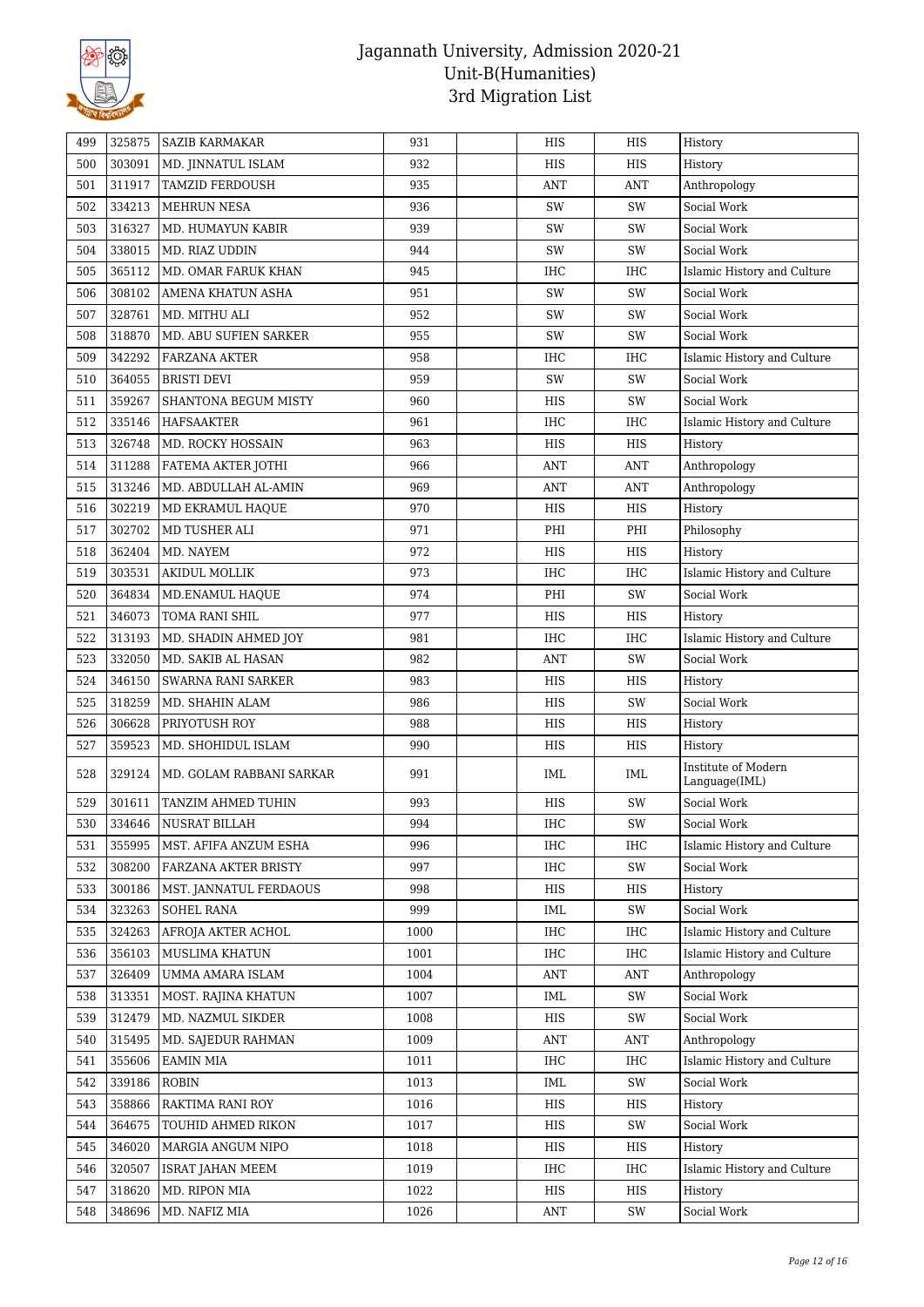

| 311232<br><b>SADIA ISLAM</b><br>549          | 1028 | HIS        | HIS        | History                              |
|----------------------------------------------|------|------------|------------|--------------------------------------|
| 358276<br>550<br>UMME AMMARA BITHI           | 1029 | HIS        | SW         | Social Work                          |
| 551<br>334621<br>MARIYA AKTER TAMANNA        | 1030 | <b>IML</b> | IML        | Institute of Modern<br>Language(IML) |
| 345114<br>552<br>MD. NAEEM MIA               | 1031 | ANT        | SW         | Social Work                          |
| 553<br>357136<br>MD. MAMUN HOSSAIN           | 1033 | PHI        | PHI        | Philosophy                           |
| 326154<br>554<br>SONDHI KUNDU                | 1034 | PHI        | SW         | Social Work                          |
| 309180<br>555<br>TAJUL ISLAM TASIN           | 1037 | ANT        | SW         | Social Work                          |
| 309285<br>MD. EASIN ALI<br>556               | 1040 | <b>IHC</b> | SW         | Social Work                          |
| 557<br>358205<br>SHARMILI SHARMIN            | 1042 | PHI        | SW         | Social Work                          |
| 300278<br>558<br><b>SHATHI SAHA</b>          | 1043 | <b>IHC</b> | SW         | Social Work                          |
| 559<br>308034<br>JANNATI NAIMA JIM           | 1045 | ANT        | HIS        | History                              |
| 361069<br>560<br>EBRAHIM                     | 1046 | <b>IHC</b> | HIS        | History                              |
| 336716<br>561<br><b>JONAID AHAMMED</b>       | 1047 | ANT        | SW         | Social Work                          |
| 354963<br>562<br>MD. ASADUZZAMAN             | 1050 | <b>IHC</b> | HIS        | History                              |
| 328616<br>563<br>MD. SAJIB HOSSAIN           | 1052 | IHC        | <b>IHC</b> | Islamic History and Culture          |
| 359334<br>564<br>MAKSUDA BINTE MOSTAFIZUR    | 1054 | <b>IHC</b> | <b>IHC</b> | Islamic History and Culture          |
| 318045<br>565<br>MD. ABDUR RAZZAK            | 1056 | <b>IHC</b> | <b>IHC</b> | Islamic History and Culture          |
| 362672<br>MD. OMAR ALI LASKER<br>566         | 1057 | IS         | HIS        | History                              |
| 567<br>334529<br>JAHANARA PARVEEN ZINIA      | 1058 | IHC        | <b>HIS</b> | History                              |
| 328200<br>568<br>HALIMA                      | 1059 | PHI        | HIS        | History                              |
| 320603<br>569<br>SANJIDA BILKIS SIMA         | 1060 | PHI        | PHI        | Philosophy                           |
| 340303<br>570<br>MD. MEHEDI HASAN            | 1061 | PHI        | SW         | Social Work                          |
| 315917<br>571<br>MD. SHAMIM ISLAM            | 1062 | <b>IHC</b> | HIS        | History                              |
| 328708<br>572<br>MD. MAHMUD HASAN            | 1063 | IHC        | SW         | Social Work                          |
| 327971<br>573<br>MOHAMMOD ALI                | 1064 | <b>IHC</b> | HIS        | History                              |
| 342847<br>574<br><b>JUI RANI BANIK</b>       | 1069 | ANT        | SW         | Social Work                          |
| 353968<br>575<br>MD. MEHEDI HASAN SIKDAR     | 1070 | <b>IHC</b> | HIS        | History                              |
| 366629<br>576<br>SAMANTA ISLAM SETU          | 1071 | PHI        | PHI        | Social Work                          |
| 577<br>335086<br>SHINHA AKTER TUSIN          | 1075 | ANT        | HIS        | Social Work                          |
| 578<br>320324<br><b>SADIA NUR TORY</b>       | 1076 | IHC        | HIS        | History                              |
| 352676<br>579<br>ORNIA SULTANA ONTI          | 1077 | IHC        | <b>HIS</b> | History                              |
| 311567<br>580<br>MD. MAHBUBUR RAHMAN         | 1080 | $\rm IHC$  | HIS        | Social Work                          |
| 325995<br>SALIMA NABI<br>581                 | 1081 | IHC        | IML        | Social Work                          |
| 313331<br>MOST. SHAMPA AKTER<br>582          | 1084 | IHC        | <b>IHC</b> | Islamic History and Culture          |
| 328010<br>583<br><b>MD. SUZAN RANA</b>       | 1086 | ANT        | HIS        | Social Work                          |
| 337030<br>584<br>HOSSAIN AHMMED APU          | 1088 | PHI        | HIS        | History                              |
| 318826<br>MD. AMINUR RAHMAN<br>585           | 1089 | IS         | IS         | <b>Islamic Studies</b>               |
| 356903<br>MD. SAKIBUL ISLAM<br>586           | 1090 | PHI        | PHI        | Social Work                          |
| 587<br>320770<br><b>LABONI AKTER</b>         | 1091 | IS.        | HIS        | History                              |
| 313824<br>588<br>MST. ROKSANA AKTHER TRISHNA | 1092 | PHI        | HIS        | History                              |
| 346445<br>TUMPA AKTER<br>589                 | 1093 | ANT        | HIS        | History                              |
| 590<br>358964<br>MST. MORSHEDA KHATUN        | 1095 | ANT        | <b>ANT</b> | Anthropology                         |
| 320576<br>MST. RIMA<br>591                   | 1096 | <b>IS</b>  | HIS        | History                              |
| 361808<br><b>SETU KHANAM</b><br>592          | 1098 | IHC        | HIS        | History                              |
| 593<br>351060<br>MD. EPON HOSSAIN            | 1100 | IHC        | <b>IHC</b> | Islamic History and Culture          |
| 327231<br>594<br>MD. SANOWAR HOSSAIN TOPU    | 1101 | ANT        | ANT        | Anthropology                         |
| 595<br>357371<br>MD. ABDUL JABBER            | 1104 | PHI        | HIS        | History                              |
| 328409<br>MD. LOTIFUL HOSSAIN<br>596         | 1105 | ANT        | IML        | Institute of Modern<br>Language(IML) |
| 313538<br>TOMA RANI ROY<br>597               | 1106 | PHI        | HIS        | History                              |
| 334262<br>598<br>KAMRUN NAHAR                | 1107 | ANT        | <b>ANT</b> | Anthropology                         |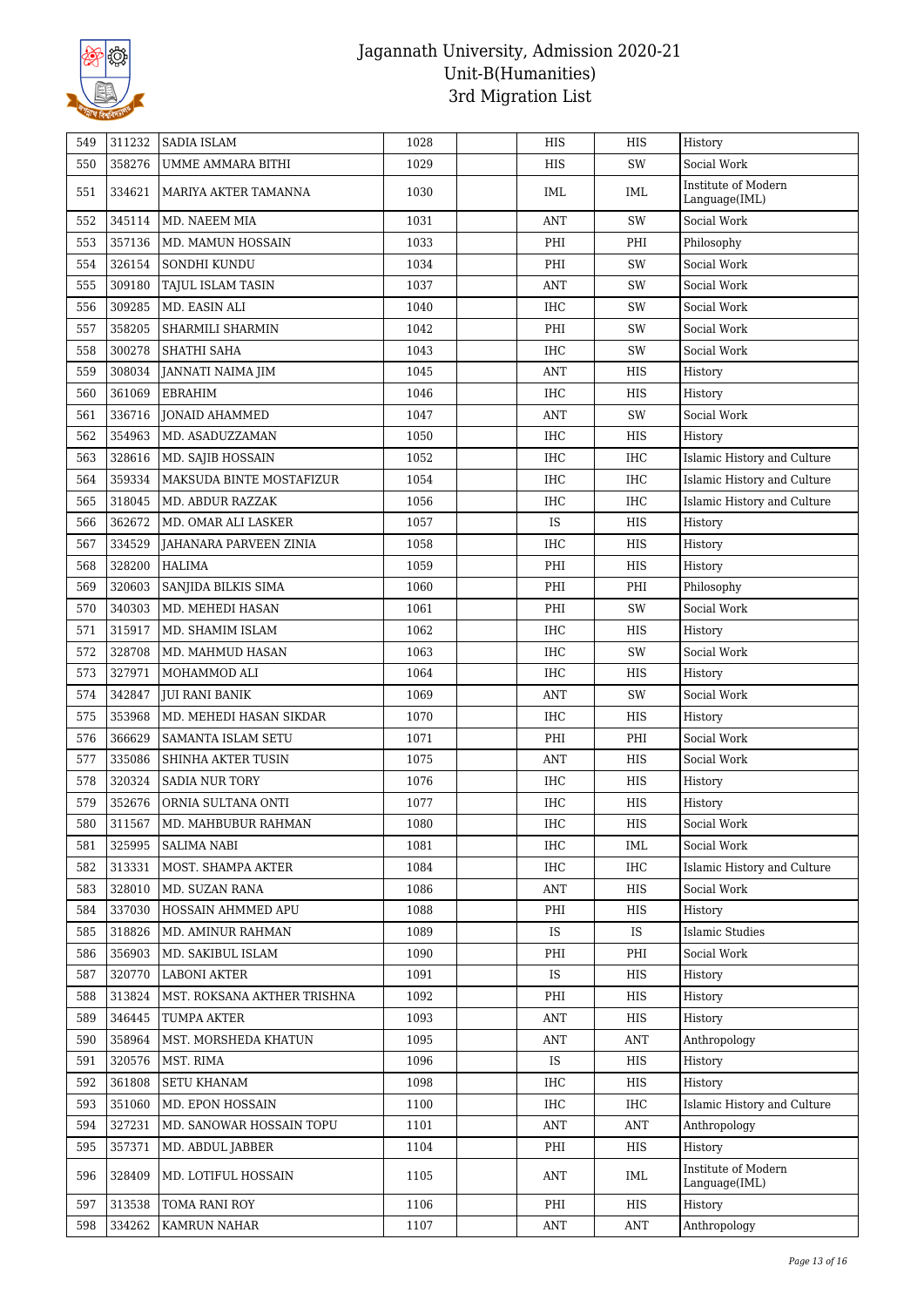

| 599 | 334267 | SEMU AKTER ANONNA        | 1111 | ANT        | HIS        | History                              |
|-----|--------|--------------------------|------|------------|------------|--------------------------------------|
| 600 | 361234 | MD. SUMON MIA            | 1112 | IS         | <b>HIS</b> | History                              |
| 601 | 366931 | MD. SUNAHAR ALI          | 1115 | <b>IHC</b> | HIS        | History                              |
| 602 | 300223 | MST. IRIN AKTER MIM      | 1117 | PHI        | HIS        | History                              |
| 603 | 337918 | MD. JUBEAR KARIM         | 1118 | PHI        | IML        | Institute of Modern<br>Language(IML) |
| 604 | 335252 | <b>FARJANA AKTER</b>     | 1120 | <b>IHC</b> | HIS        | History                              |
| 605 | 325967 | MST. UMME MABUDA         | 1123 | PHI        | <b>HIS</b> | History                              |
| 606 | 311221 | <b>MUNNI AKTER</b>       | 1125 | ANT        | <b>ANT</b> | Anthropology                         |
| 607 | 346945 | PRASENJEET DEBNATH       | 1126 | PHI        | HIS        | History                              |
| 608 | 352929 | PRIYANKA BISWAS          | 1128 | PHI        | PHI        | Philosophy                           |
| 609 | 334009 | <b>HAPPY AKTER</b>       | 1129 | PHI        | PHI        | Philosophy                           |
| 610 | 320420 | SUMAIYA SHARMIN SUCHI    | 1130 | IHC        | HIS        | History                              |
| 611 | 309040 | <b>ABU SALEH</b>         | 1131 | IHC        | <b>IHC</b> | Islamic History and Culture          |
| 612 | 308582 | SRABONI SHILL DIPA       | 1132 | PHI        | HIS        | History                              |
| 613 | 308365 | NAZIA NOURIN             | 1133 | IHC        | <b>IHC</b> | Islamic History and Culture          |
| 614 | 346855 | <b>MAFIA AKTER</b>       | 1136 | ANT        | <b>ANT</b> | Anthropology                         |
| 615 | 301116 | <b>SHARMIN AKTER</b>     | 1137 | PHI        | PHI        | Philosophy                           |
| 616 | 306383 | <b>OALID ISLAM</b>       | 1138 | PHI        | HIS        | History                              |
| 617 | 302587 | MD. TAFHIM UL KABIR      | 1142 | ANT        | <b>ANT</b> | Anthropology                         |
| 618 | 337398 | OASAMBIR AHMED FAHIM     | 1145 | ANT        | <b>ANT</b> | Anthropology                         |
| 619 | 318877 | MD. MILON AHMED          | 1149 | IHC        | HIS        | History                              |
| 620 | 345355 | <b>BULBUL AHMED</b>      | 1151 | PHI        | HIS        | History                              |
| 621 | 355756 | MD. SHAIN MIA            | 1152 | <b>IHC</b> | HIS        | History                              |
| 622 | 308834 | MD HABIBULLAH BELALY     | 1153 | IHC        | <b>IHC</b> | History                              |
| 623 | 308353 | <b>RUPA PAUL</b>         | 1159 | PHI        | PHI        | History                              |
| 624 | 351299 | MD. SHAHIN ALAM          | 1161 | <b>ANT</b> | ANT        | Anthropology                         |
| 625 | 345455 | ROJ HOSSAIN              | 1163 | IS         | <b>IHC</b> | History                              |
| 626 | 334672 | SABIHA KHANDAKAR         | 1166 | PHI        | PHI        | Philosophy                           |
| 627 | 334657 | <b>RASME AKTER</b>       | 1169 | ANT        | <b>ANT</b> | Anthropology                         |
| 628 | 325756 | AHAMMAD ALI              | 1172 | PHI        | PHI        | History                              |
| 629 | 361430 | MD. SOHEL RANA SUJON     | 1173 | PHI        | <b>IHC</b> | History                              |
| 630 | 306787 | MD. MUSTAK AHMED         | 1174 | ANT        | IHC        | History                              |
| 631 | 324407 | NAFIUL AUNGSHU           | 1175 | ANT        | ANT        | Anthropology                         |
| 632 | 331056 | <b>RIMA AKTER</b>        | 1179 | IS         | PHI        | Philosophy                           |
| 633 | 353363 | MD. SHAHARIAR EMON       | 1182 | <b>IS</b>  | PHI        | Philosophy                           |
| 634 | 313466 | MST. ANIKA TAHASIM ASHA  | 1183 | <b>IS</b>  | <b>IHC</b> | Islamic History and Culture          |
| 635 | 334152 | AFSANA AKTHER            | 1184 | ANT        | <b>ANT</b> | History                              |
| 636 | 301537 | SHAKIL HOSSAIN           | 1185 | IS         | PHI        | Philosophy                           |
| 637 | 345972 | <b>ZARIN NUDAR</b>       | 1186 | IS         | IHC        | History                              |
| 638 | 311928 | <b>SHORIF HOSEN</b>      | 1187 | ANT        | ANT        | Anthropology                         |
| 639 | 358437 | <b>SUMI AKTER</b>        | 1190 | ANT        | <b>ANT</b> | Anthropology                         |
| 640 | 331116 | <b>AFRINA ANWAR</b>      | 1192 | ANT        | PHI        | Philosophy                           |
| 641 | 334400 | <b>SUMYA AKHTER SUME</b> | 1193 | <b>IS</b>  | IS         | <b>Islamic Studies</b>               |
| 642 | 349186 | JANNATUL NAIM NISHAD     | 1194 | IS         | IHC        | Islamic History and Culture          |
| 643 | 334245 | AKHI AKTER MITU          | 1196 | IS         | IHC        | Islamic History and Culture          |
| 644 | 337193 | MUNJUR HASAN             | 1198 | IS         | IHC        | Islamic History and Culture          |
| 645 | 334361 | FAHMIDA AFZAL PROVA      | 1201 | IS         | IS         | <b>Islamic Studies</b>               |
| 646 | 315791 | TONAY CHANDRA ROY        | 1205 | IS         | <b>ANT</b> | Anthropology                         |
| 647 | 329091 | MD. MAMUN MONDOL         | 1206 | <b>IS</b>  | IHC        | Islamic History and Culture          |
| 648 | 300980 | MAHJUBA TANIZ            | 1208 | IS         | IS         | <b>Islamic Studies</b>               |
|     |        |                          |      |            |            |                                      |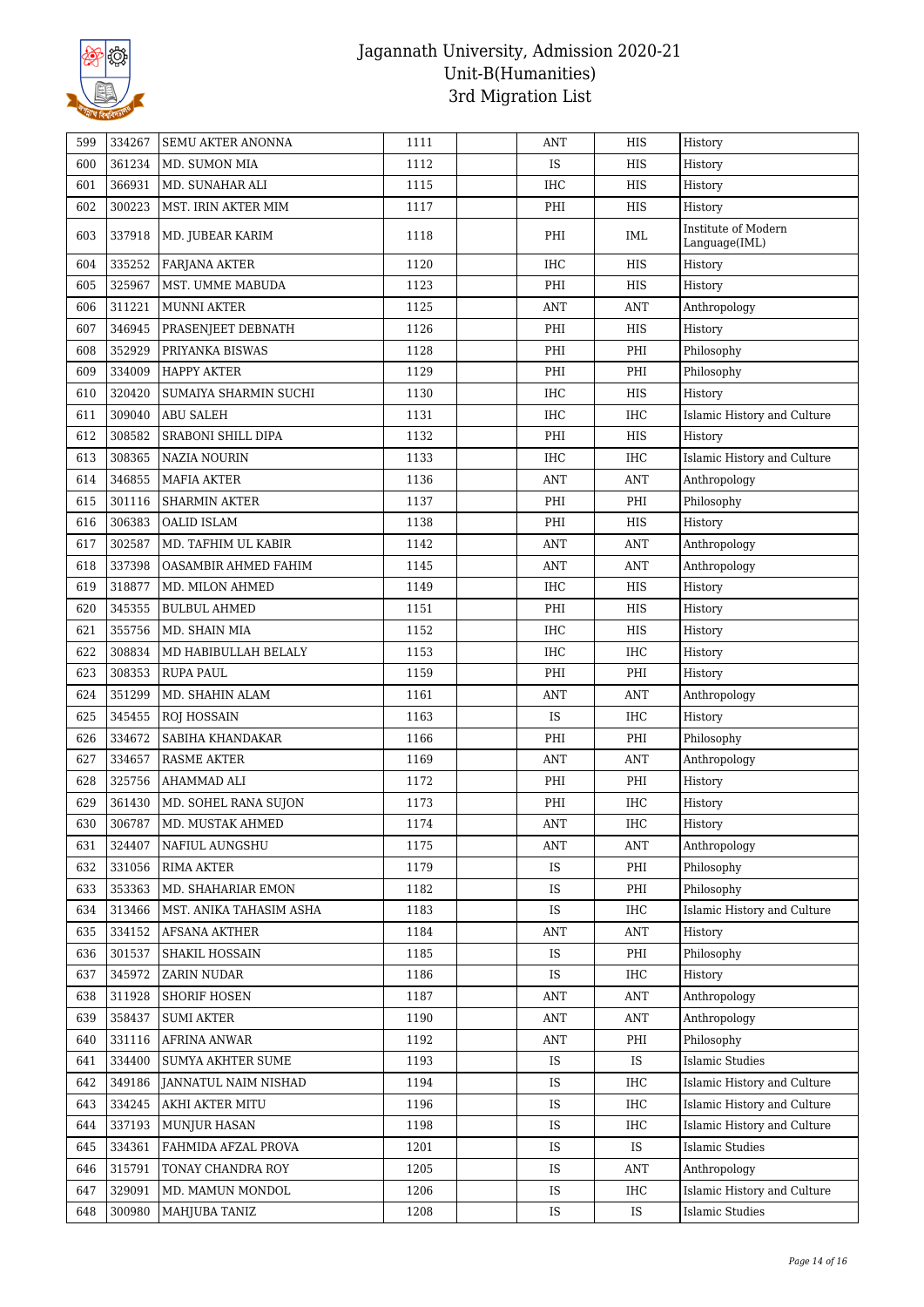

| 649 | 338378 | MD. ABDULLAH AL- MAMUN     | 1211 | IS | <b>IHC</b> | Islamic History and Culture          |
|-----|--------|----------------------------|------|----|------------|--------------------------------------|
| 650 | 323296 | AL-NOMAN                   | 1214 | IS | <b>IHC</b> | Islamic History and Culture          |
| 651 | 334894 | SALMA RAHMAN MAHIM         | 1216 | IS | PHI        | Philosophy                           |
| 652 | 303343 | MD. RIADUS SALEHIN RIAD    | 1217 | IS | PHI        | Philosophy                           |
| 653 | 335712 | <b>SABIKUN NAHAR</b>       | 1219 | IS | <b>IHC</b> | Islamic History and Culture          |
| 654 | 306756 | MD. AL MASUM               | 1221 | IS | <b>ANT</b> | Anthropology                         |
| 655 | 334846 | HUMAYRA EBNATH SUPTE       | 1223 | IS | PHI        | Philosophy                           |
| 656 | 350405 | OBAIDUL ISLAM              | 1224 | IS | <b>IHC</b> | Islamic History and Culture          |
| 657 | 339651 | <b>SABBIR SHEIKH</b>       | 1225 | IS | <b>IHC</b> | Islamic History and Culture          |
| 658 | 345706 | AFIA SULTANA AKA           | 1226 | IS | <b>IHC</b> | Islamic History and Culture          |
| 659 | 327375 | MD. DURUL HODA             | 1227 | IS | <b>IHC</b> | Islamic History and Culture          |
| 660 | 346260 | HOMIRA KHANOM KRIPA        | 1228 | IS | IML        | Institute of Modern<br>Language(IML) |
| 661 | 312230 | MD. AKHER AUWAL            | 1229 | IS | PHI        | Philosophy                           |
| 662 | 333992 | ISRAT JAHAN OISHI          | 1230 | IS | <b>ANT</b> | Anthropology                         |
| 663 | 334069 | <b>RUBINA AKTER</b>        | 1232 | IS | <b>IHC</b> | Islamic History and Culture          |
| 664 | 335956 | <b>ABDUR RAHMAN</b>        | 1233 | IS | <b>IHC</b> | Islamic History and Culture          |
| 665 | 301542 | MST. SUMAIYA KHATUN        | 1234 | IS | <b>IHC</b> | Islamic History and Culture          |
| 666 | 352112 | <b>NAIMUL HOSEN</b>        | 1235 | IS | <b>IHC</b> | Islamic History and Culture          |
| 667 | 338365 | MD. ASLAM                  | 1236 | IS | PHI        | Philosophy                           |
| 668 | 312927 | MD. ABU HURAYRA            | 1240 |    | PHI        | Philosophy                           |
| 669 | 345935 | MOHONA RAHMAN              | 1241 |    | <b>IHC</b> | Islamic History and Culture          |
| 670 | 359146 | MUNTAHA AKTAR MITHILA      | 1242 |    | PHI        | Philosophy                           |
| 671 | 322147 | <b>MAIMUNA AKTAR</b>       | 1245 |    | <b>IHC</b> | Islamic History and Culture          |
| 672 | 329444 | ABDULLAH AL MAMUN          | 1246 |    | IHC        | Islamic History and Culture          |
| 673 | 335239 | RUBIYAT ISLAM MOON         | 1247 |    | PHI        | Philosophy                           |
| 674 | 341782 | <b>HALIMA AKTER</b>        | 1248 |    | <b>IHC</b> | Islamic History and Culture          |
| 675 | 300659 | MST. ZOBAYDA KHANOM SHAMMI | 1249 |    | IS         | <b>Islamic Studies</b>               |
| 676 | 302999 | MD. JAMIL UR RAHMAN PRANTO | 1250 |    | IS         | Islamic Studies                      |
| 677 | 302370 | MD. ROKY HOSSAIN           | 1252 |    | <b>IHC</b> | Islamic History and Culture          |
| 678 | 359297 | AYSHA SIDDIKA              | 1255 |    | <b>IHC</b> | Islamic History and Culture          |
| 679 | 331451 | <b>FAHMIDA AKTER</b>       | 1256 |    | PHI        | Philosophy                           |
| 680 | 300906 | HRIDITA SULTANA            | 1257 |    | PHI        | Philosophy                           |
| 681 | 337036 | SHEIKH MAHIR MAHBUB        | 1258 |    | ANT        | Anthropology                         |
| 682 | 354138 | RAFAYAT ALAM SAJID         | 1259 |    | IML        | Institute of Modern<br>Language(IML) |
| 683 | 331138 | <b>TASKIA KHAN</b>         | 1260 |    | <b>IHC</b> | Islamic History and Culture          |
| 684 | 303062 | MD. ARIFUL ISLAM           | 1261 |    | PHI        | Philosophy                           |
| 685 | 343857 | RIDOY HOSSAIN BHUIYAN      | 1263 |    | <b>ANT</b> | Anthropology                         |
| 686 | 334249 | RABEYA AKTER RIA           | 1267 |    | <b>IHC</b> | Islamic History and Culture          |
| 687 | 344395 | MST.LAMIA                  | 1268 |    | IHC        | Islamic History and Culture          |
| 688 | 334151 | TAHMIDA AKTER RITU         | 1273 |    | PHI        | Philosophy                           |
| 689 | 343140 | NAHID IQUBAL CHOUDURY      | 1274 |    | PHI        | Philosophy                           |
| 690 | 326112 | ANANNA KUNDU               | 1275 |    | <b>ANT</b> | Anthropology                         |
| 691 | 300377 | ROKSANA                    | 1278 |    | IHC        | Islamic History and Culture          |
| 692 | 307986 | CHANDRIMA BISWAS DOLA      | 1280 |    | PHI        | Philosophy                           |
| 693 | 334858 | YEASMIN MAHMUD             | 1281 |    | IS         | <b>Islamic Studies</b>               |
| 694 | 300289 | <b>SANJIDA AKTER</b>       | 1287 |    | IHC        | Islamic History and Culture          |
| 695 | 334455 | <b>SINTHIA</b>             | 1291 |    | PHI        | Philosophy                           |
| 696 | 311438 | TAMANNA AKTER              | 1293 |    | <b>ANT</b> | Anthropology                         |
| 697 | 334623 | ZERINA JANNAT              | 1294 |    | <b>ANT</b> | Anthropology                         |
| 698 | 361153 | <b>INDROJIT BARMAN</b>     | 1295 |    | PHI        | Philosophy                           |